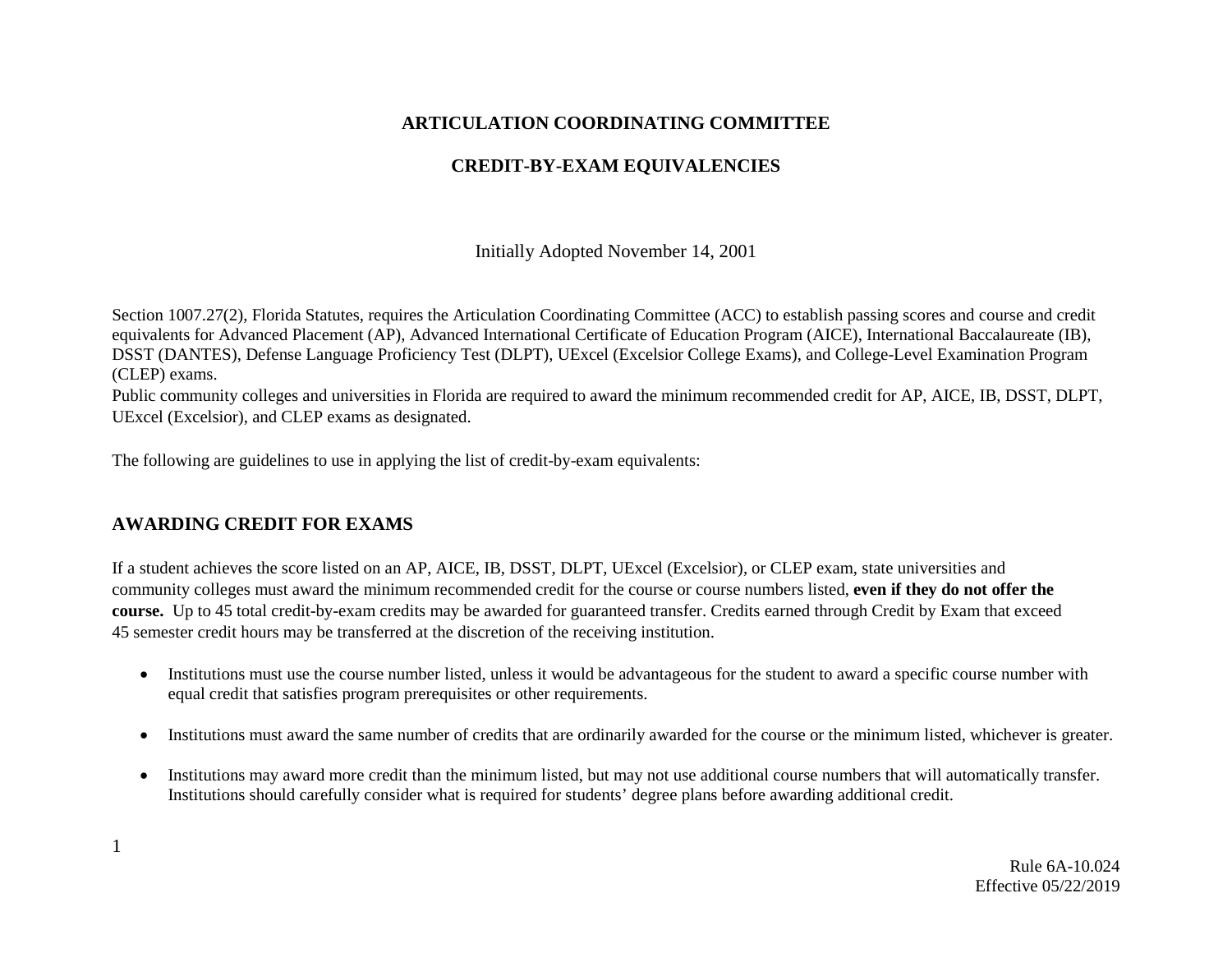- Credit by examination may not duplicate credit previously earned through examination or through postsecondary courses in which a grade of "C" or higher has been earned.
- If no specific course number is listed, but a number of credits is given, institutions must award credit. They may use any appropriate course number in the subject area, or no number.
- If a particular exam is not listed, award of credit is at the discretion of the institution. Institutions may not use course numbers that will automatically transfer. Acceptance of the credit will be at the discretion of the receiving institution.
- Institutions may not award credit for scores below those listed. Nor may they require scores higher than those indicated for the award of credit.
- If students have old scores (taken prior to November, 2001), institutions may either use the new minimum scores and course equivalents, or the institution's policy in effect when the student took the exam.

## **GENERAL EDUCATION, COMMON PREREQUISITES, AND GORDON RULE**

For purposes of completing the requirements for general education, Gordon Rule, or major prerequisites, credit for specific course numbers awarded by exam should be treated no differently from credit earned in the same courses at the receiving institution.

Courses designed as <sup>core</sup> in this document are also designated as a general education core course pursuant to State Board of Education Rule 6A-14.0303, F.A.C., *General Education Core Course Options* and Board of Governors Regulation 8.005 *General Education Core Course Options.*

#### **OTHER EXAM PROGRAMS**

Excelsior College Exams are now administered under the UExcel program and appropriate credit shall be awarded. Pursuant to State Board of Education Rule 6A-10.024 (adopted via resolution by the Board of Governors in November 2005) institutions **are** required to accept the credit in transfer if another institution has awarded credit based on the list of equivalents.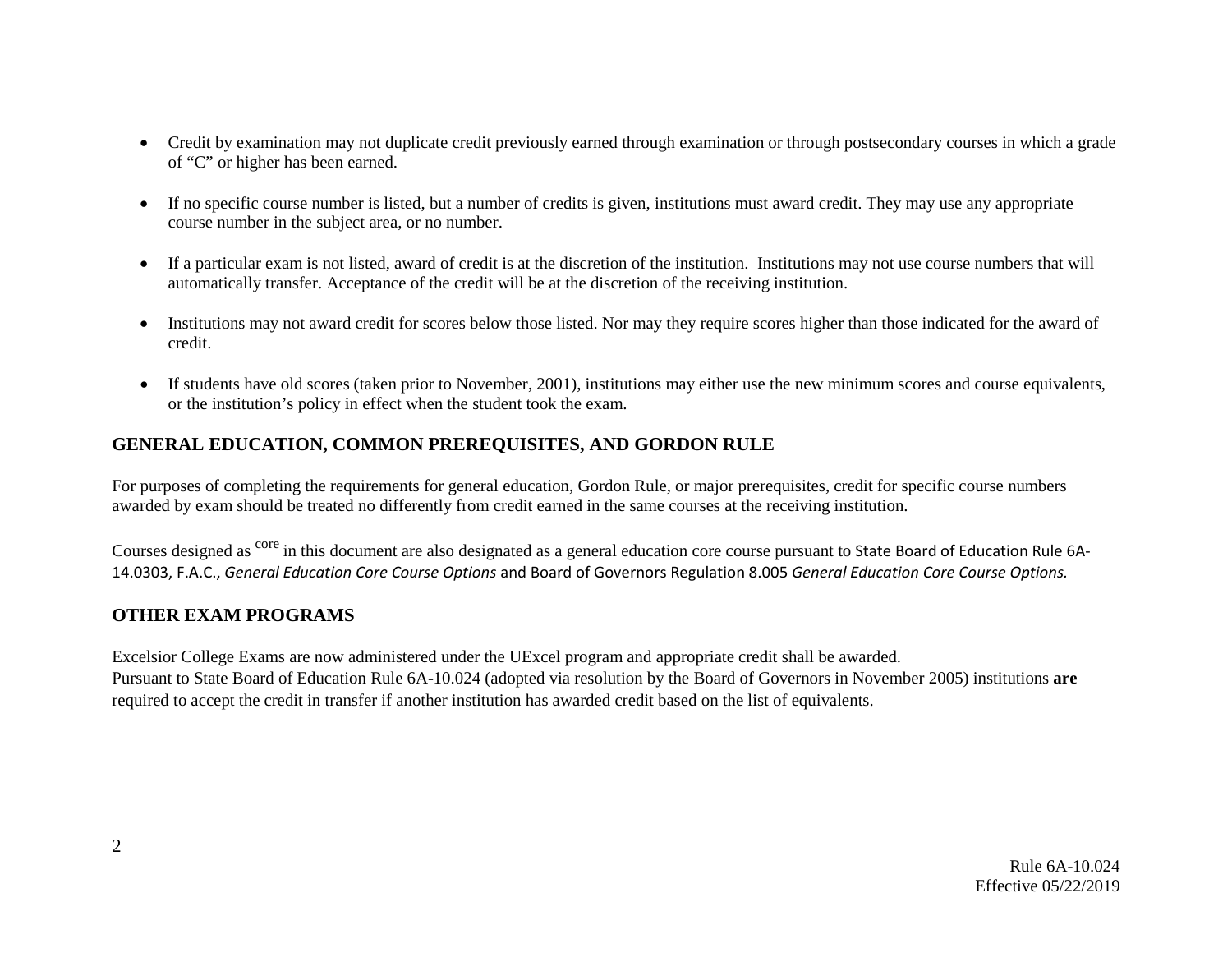#### **ADVANCED PLACEMENT (AP)**

Advanced Placement exams are taken after students complete the corresponding Advanced Placement course in high school. Advanced Placement courses are challenging, college-level courses that are designed to parallel typical lower-level undergraduate courses. Exams are developed by committees of college and secondary faculty, and are given to test groups of students in actual college courses to determine appropriate passing scores. More information about Advanced Placement, including descriptions of courses and sample examination questions, is available at <http://apcentral.collegeboard.com/apc/Controller.jpf>**.** Page 16 of the AP Calculus Course Description, at <http://apcentral.collegeboard.com/apc/public/repository/ap-calculus-course-description.pdf> describes how to award credit for the AP Calculus BC *subscore*.. The

subscore description for the Music Theory exam is available in the Course Description booklet online at AP Central, [http://apcentral.collegeboard.com/apc/public/repository/ap08\\_music\\_coursedesc.pdf.](http://apcentral.collegeboard.com/apc/public/repository/ap08_music_coursedesc.pdf)

| Exam               | <b>AP Exam Score of 3</b>                                 | <b>AP Exam Score of 4</b>                                             | <b>AP Exam Score of 5</b>                                                                                      | <b>Comments</b>                                                                                                                                                                                       |
|--------------------|-----------------------------------------------------------|-----------------------------------------------------------------------|----------------------------------------------------------------------------------------------------------------|-------------------------------------------------------------------------------------------------------------------------------------------------------------------------------------------------------|
| 2-D Art and Design | ART X201C (min. 3 credit)                                 | Same as 3                                                             | Same as 3                                                                                                      | Course/exam name change<br>only; previously Studio Art:<br>2-D Design Portfolio                                                                                                                       |
| 3-D Art and Design | ART X203C (min. 3 credit)                                 | Same as 2                                                             | Same as 3                                                                                                      | Course/exam name change<br>only; previously Studio Art:<br>3-D Design Portfolio                                                                                                                       |
| Art History        | ARH X000core<br>(min. 3 credits)                          | ARH X050 and X051<br>(min. 6 credits)                                 | Same as 4                                                                                                      |                                                                                                                                                                                                       |
| Art History        | ARH X000core<br>(min. 3 credits)                          | ARH X000core<br>and ARH X050 or X051 (min. 6<br>credits)              | Same as 4                                                                                                      | Effective for exams taken<br>after 5/16/2018                                                                                                                                                          |
| <b>Biology</b>     | BSC X005Ccore or BSC<br>$X005/X005Lcore$ (min. 4 credits) | BSC X010C <sup>core</sup> or BSC<br>$X010/X010Lcore$ (min. 4 credits) | BSC X010C core or BSC<br>$X010/X010L$ <sup>core</sup> and<br>BSC X011C or BSC<br>$X011/X011L$ (min. 8 credits) |                                                                                                                                                                                                       |
| Calculus AB        | MAC X311 <sup>core</sup><br>(min. 4 credits)              | Same as 3                                                             | Same as 3                                                                                                      |                                                                                                                                                                                                       |
| Calculus BC        | MAC X311 <sup>core</sup><br>(min. 4 credits)              | MAC $X311^{\text{core}}$ and $X312$<br>(min. 8 credits)               | Same as 4                                                                                                      | The BC exam includes a<br>subscore for the AB portion<br>of the exam for Calculus AB<br>credit. Colleges should<br>regard the subscore on the<br>BC exam the same as an AP<br>Calculus AB Exam score. |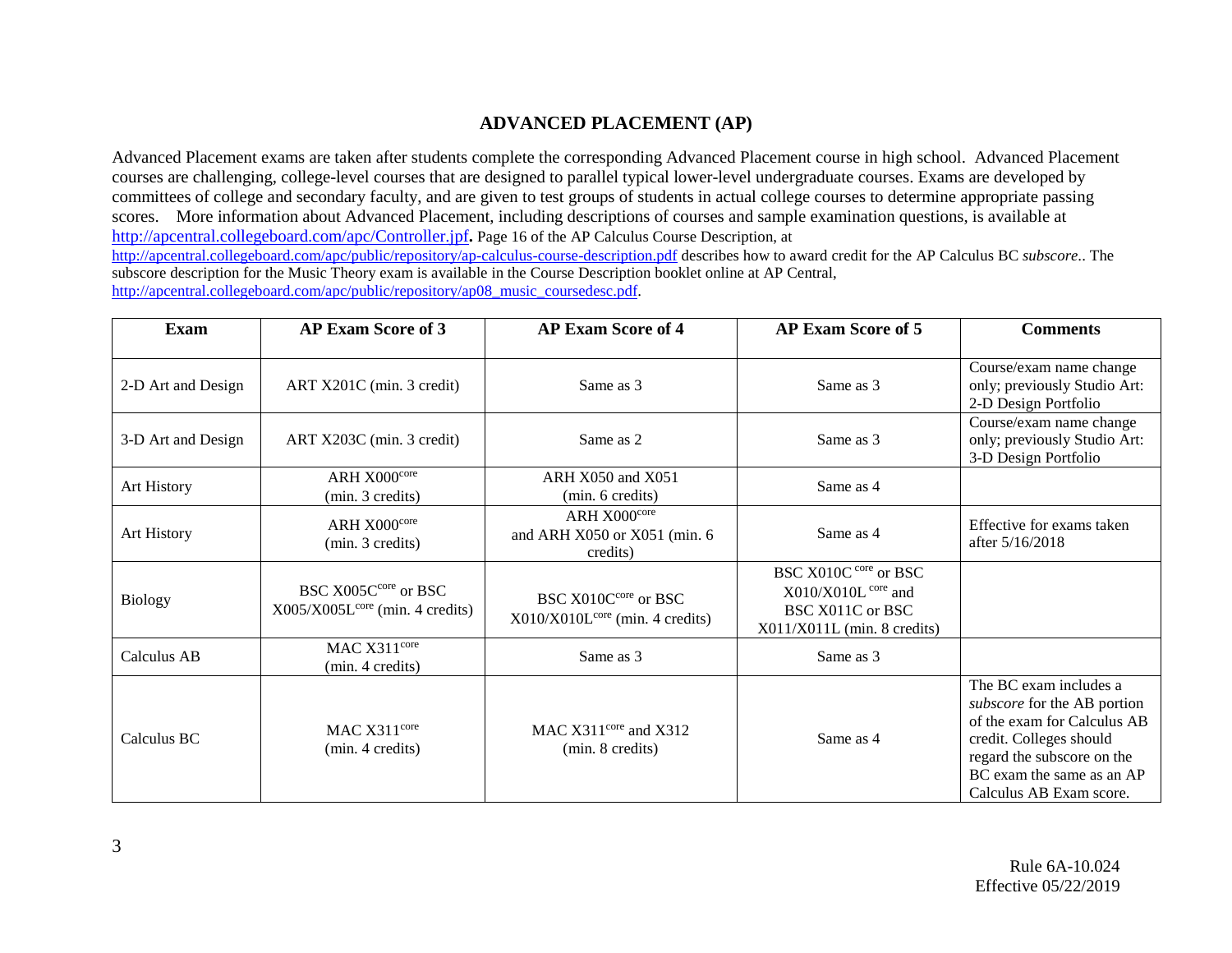| <b>Exam</b>                                  | <b>AP Exam Score of 3</b>                                                     | <b>AP Exam Score of 4</b>                                                                   | <b>AP Exam Score of 5</b>                                                                               | <b>Comments</b>                                                                                                                      |
|----------------------------------------------|-------------------------------------------------------------------------------|---------------------------------------------------------------------------------------------|---------------------------------------------------------------------------------------------------------|--------------------------------------------------------------------------------------------------------------------------------------|
| Capstone Research                            | IDS XXXX (min 3 credits)                                                      | Same as 3                                                                                   | Same as 3                                                                                               | Institutional discretion when<br>applying equivalencies                                                                              |
| Capstone Seminar                             | IDS 1350 (min of 3 credits)                                                   | Same as 3                                                                                   | Same as 3                                                                                               |                                                                                                                                      |
| Chemistry                                    | CHM X020Ccore or CHM X020<br>$/X020Lcore$ (min. 4 credits)                    | CHM X045Ccore or CHM<br>X045/X045L <sup>core</sup> or CHM<br>X040/X045L<br>(min. 4 credits) | CHM X045C core or CHM<br>$X045/X045L$ <sup>core</sup> and<br>CHM X046 or X046/X046L<br>(min. 8 credits) |                                                                                                                                      |
| Chinese Language<br>and Culture              | One semester of intermediate-<br>level language (min. 3 credits)              | Two semesters of intermediate-level<br>language (min. 6 credits)                            | Same as 4                                                                                               | No literature credit                                                                                                                 |
| Computer Science A                           | CGS X075 (min. 3 credits)                                                     | Same as 3                                                                                   | Same as 3                                                                                               | CGS X075 is unique to this<br>exam. Exam content changes<br>frequently.                                                              |
| Computer Science<br>AB                       | CGS X076 (min. 3 credits)                                                     | Same as 3                                                                                   | Same as 3                                                                                               | CGS X076 is unique to this<br>exam. Exam content changes<br>frequently.<br>Exam discontinued in 2009                                 |
| <b>Computer Science</b><br>Principles        | COP X000 (min. 3 credits)                                                     | Same as 3                                                                                   | Same as 3                                                                                               |                                                                                                                                      |
| Drawing                                      | ART X300C (min. 3 credits)                                                    | Same as 3                                                                                   | Same as 3                                                                                               | Course/exam name change<br>only; previously Studio Art:<br>Drawing Portfolio                                                         |
| <b>Economics: Macro</b>                      | ECO $X013core$ (min. 3 credits)                                               | Same as 3                                                                                   | Same as 3                                                                                               |                                                                                                                                      |
| Economics: Micro                             | ECO X023 (min. 3 credits)                                                     | Same as 3                                                                                   | Same as 3                                                                                               |                                                                                                                                      |
| <b>English Language</b><br>and Composition   | $ENC X101core (min. 3 credits)$                                               | $ENC X101core$ and $X102$<br>(min. 6 credits)                                               | Same as 4                                                                                               | Award min. 3 credits if ENC<br>X101 already satisfied.                                                                               |
| <b>English Literature</b><br>and Composition | ENC X101 <sup>core</sup> or course in<br>AML, ENL, or LIT<br>(min. 3 credits) | $ENC X101core$ and either<br>ENC X102 or LIT X005<br>(min. 6 credits)                       | Same as 4                                                                                               | LIT $X005$ is unique to this<br>exam. Literature content<br>varies widely. Award min. 3<br>credits if ENC X101 already<br>satisfied. |
| Environmental<br>Science                     | ISC X051 (min. 3 credits)                                                     | Same as 3                                                                                   | Same as 3                                                                                               | ISC X051 is unique to this<br>exam. Interdisciplinary<br>environmental studies course                                                |
| European History                             | EUH X009 (min. 3 credits)                                                     | EUH X000 and X001 (min. 6 credits)                                                          | Same as 4                                                                                               | EUH X009 is unique to this<br>exam.                                                                                                  |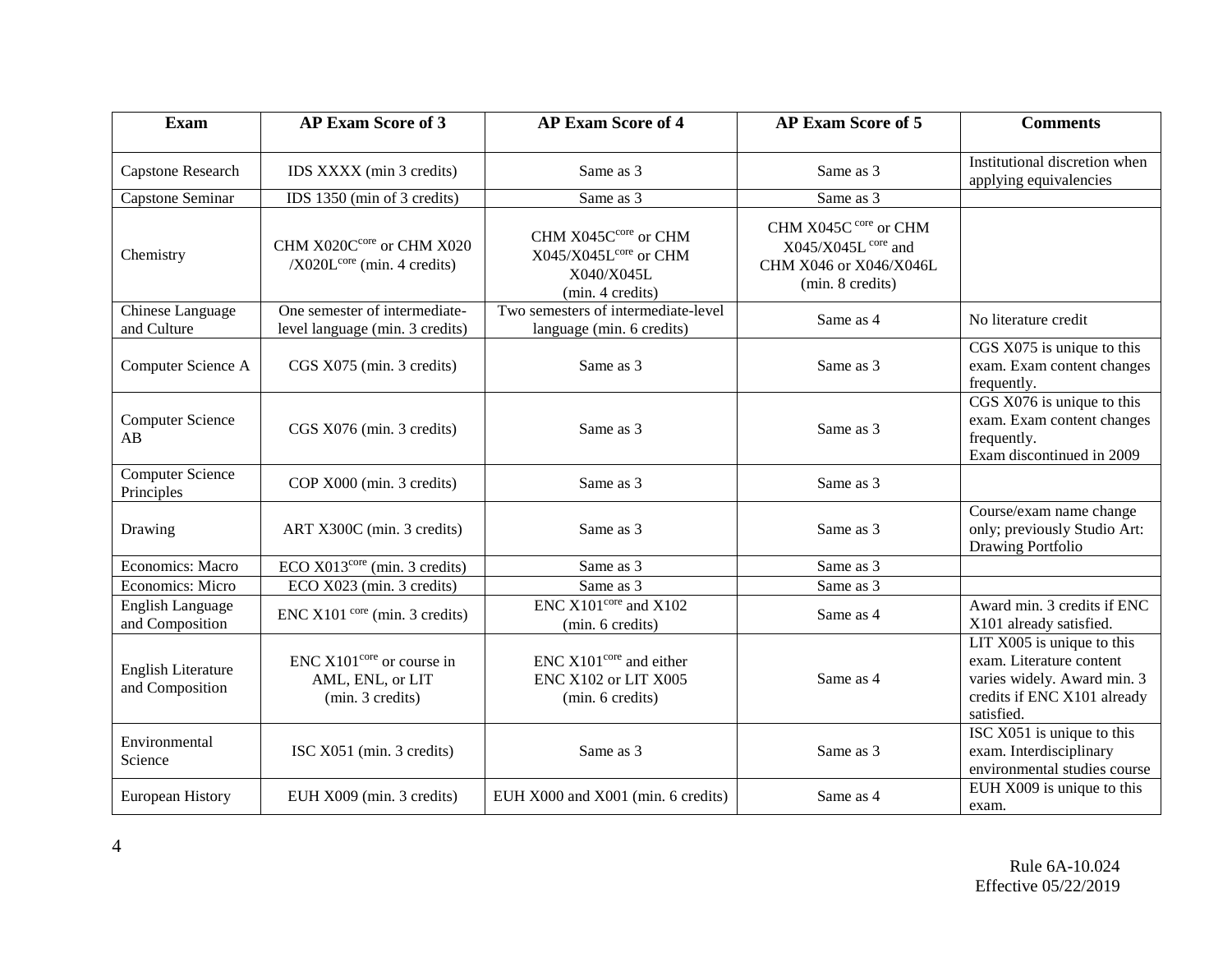| <b>Exam</b>                                         | <b>AP Exam Score of 3</b>                                                                                                                             | <b>AP Exam Score of 4</b>                                        | <b>AP Exam Score of 5</b> | <b>Comments</b>                                                                                                                                                    |
|-----------------------------------------------------|-------------------------------------------------------------------------------------------------------------------------------------------------------|------------------------------------------------------------------|---------------------------|--------------------------------------------------------------------------------------------------------------------------------------------------------------------|
| French Language<br>and Culture                      | One semester of intermediate-<br>level language (min. 3 credits)                                                                                      | Two semesters of intermediate-level<br>language (min. 6 credits) | Same as 4                 | No literature credit<br>French Language exam<br>discontinued, combined<br>exams in 2011                                                                            |
| French Literature                                   | One semester introductory<br>literature (min. 3 credits)                                                                                              | Two semesters of introductory<br>literature (min. 6 credits)     | Same as 4                 | Exam discontinued in 2011                                                                                                                                          |
| German Language<br>and Culture                      | One semester of intermediate-<br>level language (min. 3 credits)                                                                                      | Two semesters of intermediate-level<br>language (min. 6 credits) | Same as 4                 | No literature credit<br>German Language exam<br>discontinued, combined<br>exams in 2011                                                                            |
| Government and<br>Politics:<br>Comparative          | CPO X001 or X002<br>(min. 3 credits)                                                                                                                  | Same as 3                                                        | Same as 3                 |                                                                                                                                                                    |
| Government and<br>Politics: United<br><b>States</b> | POS X041 <sup>core</sup> (min. 3 credits)                                                                                                             | Same as 3                                                        | Same as 3                 |                                                                                                                                                                    |
| Human Geography                                     | GEO X400 or GEO X420<br>(min. 3 credits)                                                                                                              | Same as 3                                                        | Same as 3                 |                                                                                                                                                                    |
| Italian Language and<br>Culture                     | One semester of intermediate-<br>level language (min. 3 credits)                                                                                      | Two semesters of intermediate-level<br>language (min. 6 credits) | Same as 4                 | No literature credit                                                                                                                                               |
| Japanese Language<br>and Culture                    | One semester of intermediate-<br>level language (min. 3 credits)                                                                                      | Two semesters of intermediate-level<br>language (min. 6 credits) | Same as 4                 | No literature credit                                                                                                                                               |
| Latin: Latin<br>Literature                          | LNW X700                                                                                                                                              | Same as 3                                                        | Same as 3                 | LNW X700 is a unique<br>number for this exam. Exam<br>includes Catullus and either<br>Horace, Ovid, or Cicero<br>Exam discontinued,<br>combined with Latin in 2012 |
| Latin: Vergil                                       | <b>LNW X321</b>                                                                                                                                       | Same as 3                                                        | Same as 3                 | Exam discontinued,<br>combined with Latin in 2012                                                                                                                  |
| Latin                                               | LNW X700 or LNW X321                                                                                                                                  | Same as 3                                                        | Same as 3                 |                                                                                                                                                                    |
| Music Theory                                        | MUT X001 if composite score is<br>3 or higher. MUT X111 and<br>MUT X241 if both aural and<br>non-aural subscores are 3 or<br>higher. (min. 3 credits) | Same as 3                                                        | Same as 3                 | Subscore descriptions are<br>available online at AP<br>Central.<br>http://apcentral.collegeboard.co<br>$m/apc/public/repository/ap08$ m<br>usic_coursedesc.pdf     |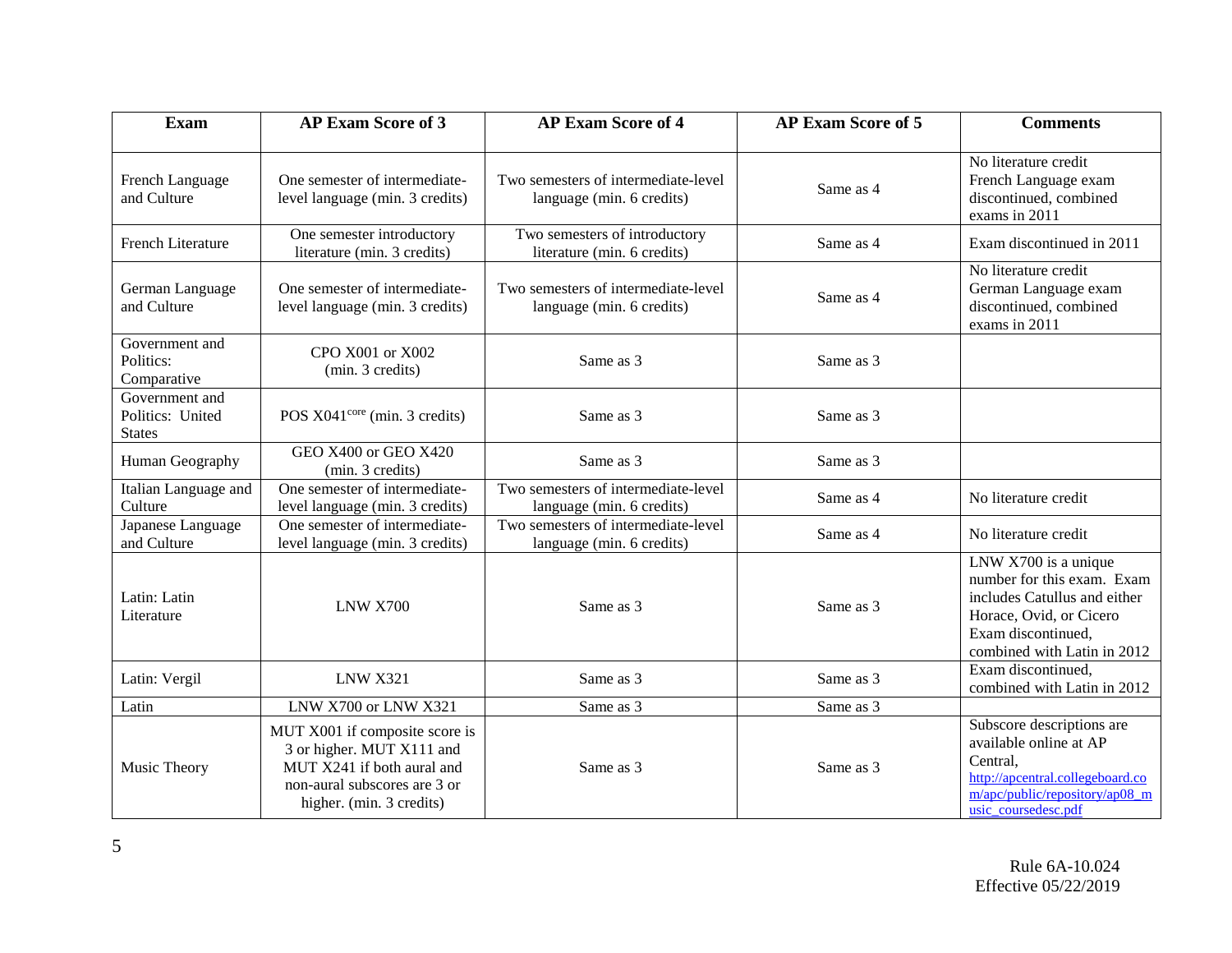| <b>Exam</b>                              | <b>AP Exam Score of 3</b>                                           | <b>AP Exam Score of 4</b>                                                             | <b>AP Exam Score of 5</b> | <b>Comments</b>                  |
|------------------------------------------|---------------------------------------------------------------------|---------------------------------------------------------------------------------------|---------------------------|----------------------------------|
| Physics 1                                | PHY X053C core or PHY X053/<br>$X053L$ core<br>(min 4 credits)      | same as 3                                                                             | Same as 3                 |                                  |
| Physics 2                                | PHY X054C or PHY X054/<br>X054L (min 4 credits)                     | Same as 3                                                                             | Same as 3                 |                                  |
| Physics B                                | PHY X053Ccore or PHY X053/<br>$X053Lcore$ (min. 4 credits)          | PHY X053Ccore or X053/X053Lcore<br>and<br>PHY X054C or X054/X054L<br>(min. 8 credits) | Same as 4                 | Exam discontinued in 2014        |
| Physics C:<br>Electricity /<br>Magnetism | PHY X054C or PHY<br>$X054/X054L$ (min. 4 credits)                   | PHY X049C or PHY X049/X049L<br>(min. 4 credits)                                       | Same as 4                 |                                  |
| Physics C:<br>Mechanics                  | PHY X053Ccore or PHY<br>X053/X053L <sup>core</sup> (min. 4 credits) | PHY X048Ccore or PHY<br>X048/X048L <sup>core</sup> (min. 4 credits)                   | Same as 4                 |                                  |
| Psychology                               | PSY X012 core<br>(min. 3 credits)                                   | Same as 3                                                                             | Same as 3                 |                                  |
| Spanish Language<br>and Culture          | One semester of intermediate-<br>level language (min. 3 credits)    | Two semesters of intermediate-level<br>language (min. 6 credits)                      | Same as 4                 | No literature credit             |
| Spanish Literature                       | One semester introductory<br>literature (min. 3 credits)            | Two semesters of introductory<br>literature (min. 6 credits)                          | Same as 4                 |                                  |
| <b>Statistics</b>                        | STA X014 or STA X023core<br>(min. 3 credits)                        | Same as 3                                                                             | Same as 3                 |                                  |
| <b>United States</b><br>History          | AMH X000 (min. 3 credits)                                           | AMH X010 and X020 core<br>(min. 6 credits)                                            | Same as 4                 |                                  |
| World History:<br>Modern                 | WOH X022 (min. 3 credits)                                           | Same as 3                                                                             | Same as 3                 | Course/Exam name change<br>only. |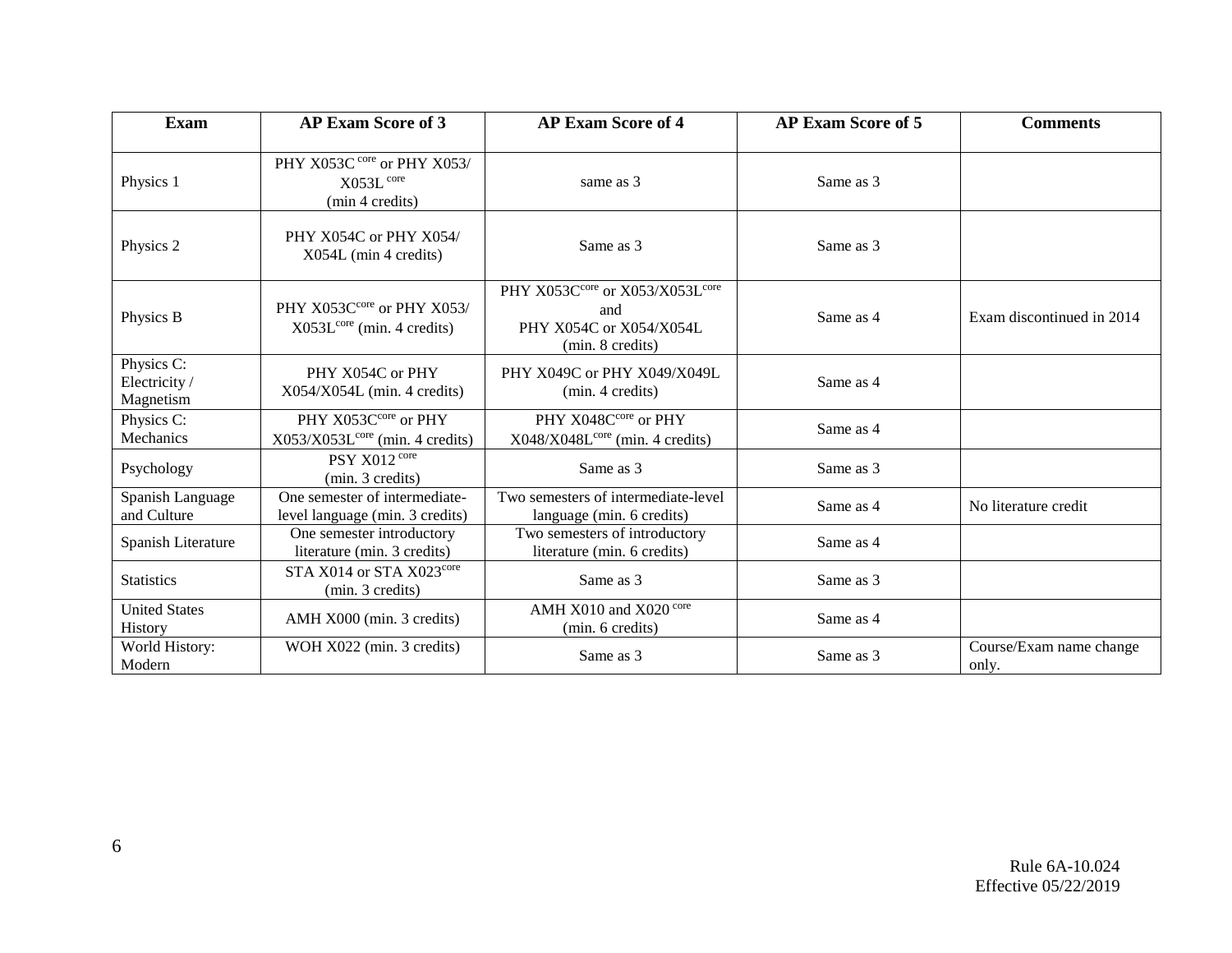# **CAMBRIDGE AICE (British AS-Level and A-Level)**

The AICE program is an international, advanced secondary curriculum and assessment program equivalent to the British system of "A-Levels." AS-Level courses are comprised of curriculum lasting one academic year. A-Level courses encompass all AS-Level curriculum as well as additional topics. A-Level coursework is completed over two academic years. Information about the program, including course syllabi, can be found on-line at [http://www.cie.org.uk/countries/usa.](http://www.cie.org.uk/countries/usa)

Per section 1007.27(8), Florida Statutes, students may be awarded a maximum of 30 semester credit hours for these exams.

| <b>Exam</b>                                                         | <b>Passing Score of</b><br>"A", "B", "C", "D", "E"                                                                                                                               | <b>Comments</b> |
|---------------------------------------------------------------------|----------------------------------------------------------------------------------------------------------------------------------------------------------------------------------|-----------------|
|                                                                     |                                                                                                                                                                                  |                 |
|                                                                     | (grades are not based on the American<br>" $A$ " – " $F$ " grading scale)                                                                                                        |                 |
| Accounting (AS-Level)                                               | ACG X001 (min. 3 credits)                                                                                                                                                        |                 |
| Accounting (A-Level)                                                | ACG X001 and ACG XXXX (min. 6 credits)                                                                                                                                           |                 |
| Applied ICT -Information,                                           |                                                                                                                                                                                  |                 |
| Communication Technology (AS-<br>Level)                             | CGS X060 or CGS X100 (min. 3 credits)                                                                                                                                            |                 |
| Applied ICT- Information,<br>Communication Technology (A-<br>Level) | Institutional discretion/elective credit (min 6 credits)                                                                                                                         |                 |
| Art and Design (AS-Level)                                           | No number recommendation (min. 3 credits)                                                                                                                                        |                 |
| Art and Design (A-Level)                                            | No number recommendation (min. 6 credits)                                                                                                                                        |                 |
| Biology (AS-Level)                                                  | BSC X005C <sup>core</sup> or BSC X005/X005L <sup>core</sup> (min. 4 credits)                                                                                                     |                 |
| Biology (A-Level)                                                   | BSC X010C core or BSC X010/X010L core<br>and additional credit at institution's discretion, based on<br>optional topics studied (min 7 credits)                                  |                 |
| Business Studies (AS-Level)                                         | GEB X011 (min. 3 credits)                                                                                                                                                        |                 |
| Business Studies (A-Level)                                          | GEB X011 and GEB XXXX (min. 6 credits)                                                                                                                                           |                 |
| Chemistry (AS-Level)                                                | CHM X020C <sup>core</sup> or CHM X020/020L <sup>core</sup> or<br>CHM X025C or CHM X025/025L (min. 4 credits)                                                                     |                 |
| Chemistry (A-Level)                                                 | CHM X020C <sup>core</sup> or CHM X020/020L <sup>core</sup> or<br>CHM X025C or CHM X025/025L<br>and<br>CHM X045C <sup>core</sup> or CHM X045/045L <sup>core</sup> (min 8 credits) |                 |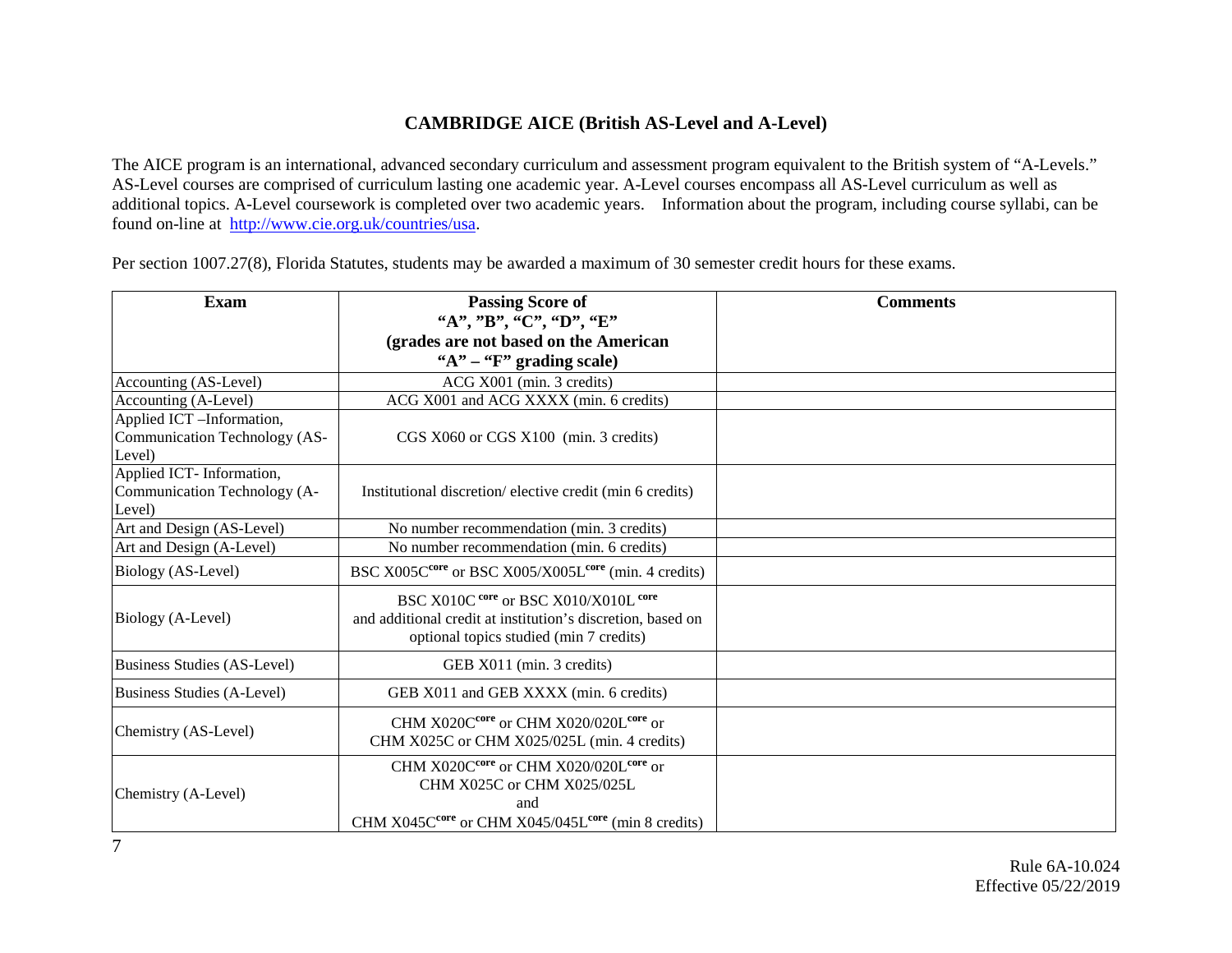| Exam                                                                            | <b>Passing Score of</b>                                                                 | <b>Comments</b>                                                                        |
|---------------------------------------------------------------------------------|-----------------------------------------------------------------------------------------|----------------------------------------------------------------------------------------|
|                                                                                 | "A", "B", "C", "D", "E"                                                                 |                                                                                        |
|                                                                                 | (grades are not based on the American                                                   |                                                                                        |
|                                                                                 | " $A$ " – " $F$ " grading scale)                                                        |                                                                                        |
| Classical Studies (AS-Level                                                     | CLA X010 (min. 3 credits)                                                               |                                                                                        |
| Computing (AS-Level)                                                            | CGS X073 (min. 3 credits)                                                               | CGS X073 is a unique number for this exam.                                             |
| Computing (A-Level)                                                             | CGS X073 and CGS X074 (min. 6 credits)                                                  | CGS X073 and CGS X074 are unique numbers for this exam                                 |
| Design and Technology<br>$(AS-Level)$                                           | ETI X482C (min. 3 credits)                                                              |                                                                                        |
|                                                                                 | ETI X482C or ETI X482/482L                                                              |                                                                                        |
| Design and Technology (A-Level)                                                 | and                                                                                     |                                                                                        |
|                                                                                 | ETI XXXX (min. 6 credits)                                                               |                                                                                        |
| Divinity (AS-Level)                                                             | REL X210 (min. 3 credits)                                                               |                                                                                        |
| Divinity (A-Level)                                                              | REL X210 and REL X240 (min. 6 credits)                                                  |                                                                                        |
| Economics (AS-Level)                                                            | ECO X000 (min. 3 credits)                                                               |                                                                                        |
| Economics (A-Level)                                                             | ECO X013 <sup>core</sup> and ECO X023 (min. 6 credits)                                  |                                                                                        |
| English (AS-Level) – English<br>Language or Language &<br>Literature in English | $ENC X101core$ (min. 3 credits)                                                         |                                                                                        |
| English (A Level)                                                               | ENC X101 <sup>core</sup> and ENC X102 or LIT X000 <sup>core</sup><br>(min 6 credits)    | If credit already awarded for ENC X101 or ENC X102, may<br>award ENC X121 and ENC X122 |
| English (AS-Level) – Literature in<br>English                                   | ENC X101 <sup>core</sup> or ENC X102 (min. 3 credits)                                   | Award credit for ENC X102 if student has credit for X101.                              |
| English (A-Level) – Literature in<br>English                                    | $ENC X101core$ and $X102$<br>$\alpha$<br>ENC X102 and LIT X100 (min. 6 credits)         | Award credit for ENC X102/LITX006 if student has credit for<br><b>ENC X101.</b>        |
| Environmental Management (AS-<br>Level)                                         | EVR X001Ccore or<br>EVR X001/X001Lcore or<br>ISC XXXX (min. 3 credits)                  |                                                                                        |
| French Language (AS-Level)                                                      | One semester of language credit at Intermediate I level<br>(min. 3 credits)             |                                                                                        |
| French Literature (AS-Level)                                                    | One semester of literature survey credit (min. 3 credits)                               |                                                                                        |
| French (A-Level)                                                                | Two semesters of language credit at Intermediate II level<br>(min. 6 credits)           |                                                                                        |
| Further Mathematics (A-Level)                                                   | MAC X311 <sup>core</sup> and MAC X312 or STA X023 <sup>core</sup><br>(min of 6 credits) |                                                                                        |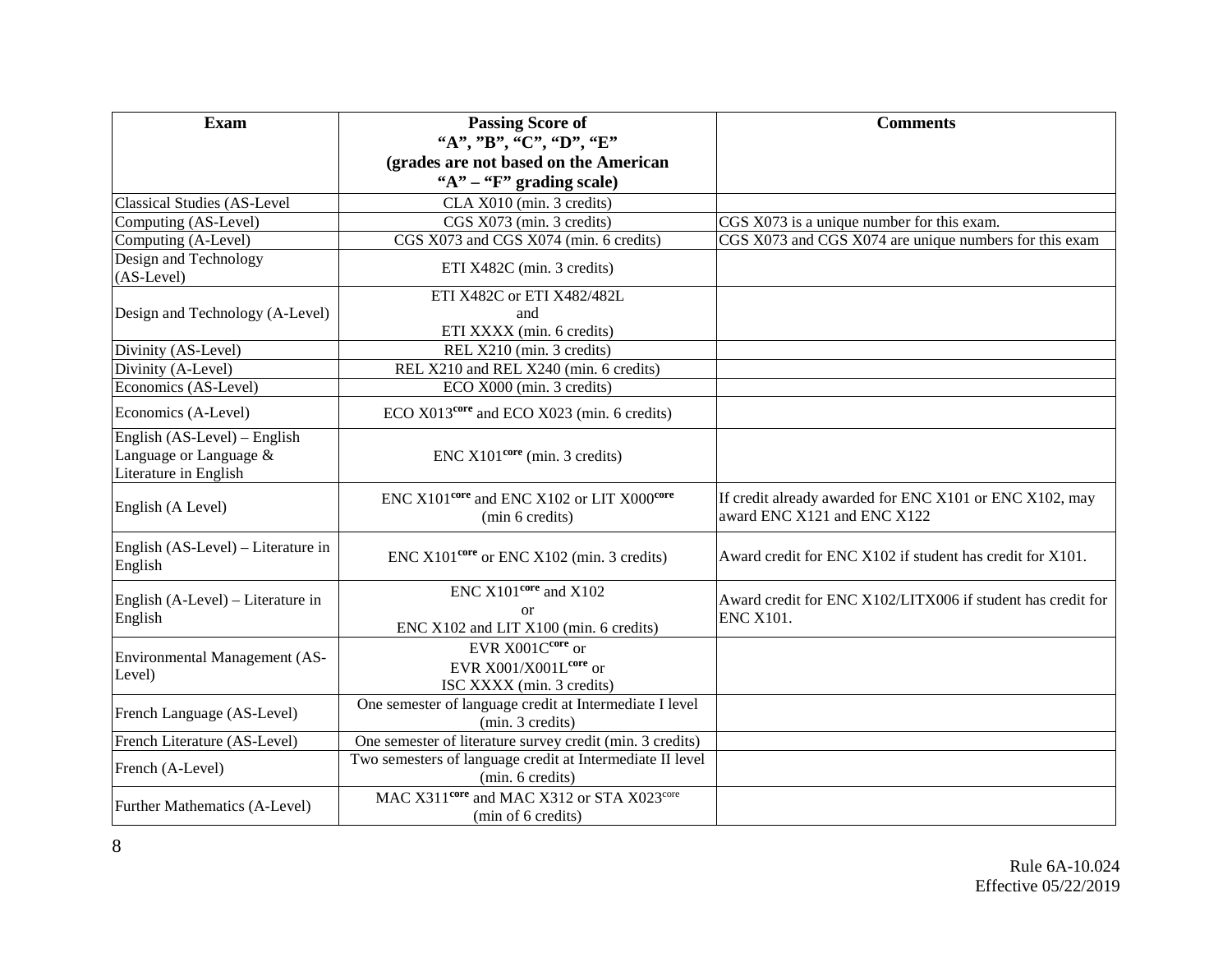| <b>Exam</b>                                                              | <b>Passing Score of</b>                                                       | <b>Comments</b>                                                                                                                                                                                                                                                                |
|--------------------------------------------------------------------------|-------------------------------------------------------------------------------|--------------------------------------------------------------------------------------------------------------------------------------------------------------------------------------------------------------------------------------------------------------------------------|
|                                                                          | "A", "B", "C", "D", "E"                                                       |                                                                                                                                                                                                                                                                                |
|                                                                          | (grades are not based on the American                                         |                                                                                                                                                                                                                                                                                |
|                                                                          | " $A$ " – " $F$ " grading scale)                                              |                                                                                                                                                                                                                                                                                |
| <b>General Paper</b>                                                     | IDS X110 (min. 3 credits)                                                     |                                                                                                                                                                                                                                                                                |
| Geography (AS-Level)                                                     | GEA X000 (min. 3 credits)                                                     |                                                                                                                                                                                                                                                                                |
| Geography (A-Level)                                                      | GEO X200 and GEO X400 (min. 6 credits)                                        |                                                                                                                                                                                                                                                                                |
| German Language (AS-Level)                                               | One semester of language credit at Intermediate I level                       |                                                                                                                                                                                                                                                                                |
|                                                                          | (min. 3 credits)                                                              |                                                                                                                                                                                                                                                                                |
| German (A-Level)                                                         | Two semesters of language credit at Intermediate II level<br>(min. 6 credits) |                                                                                                                                                                                                                                                                                |
| Global Perspectives 1 (AS-Level)                                         | ISS X011 or ISS X013                                                          |                                                                                                                                                                                                                                                                                |
|                                                                          | (3 credits)                                                                   |                                                                                                                                                                                                                                                                                |
| Global Perspectives Pre-U<br>Independent Research II (A-Level)           | ISS X011 and ISS X012<br>$(6 \text{ credits})$                                | Pre-U Level results are reported on a 9-point scale of grades:<br>Distinction (D)1, D2, D3, Merit (M) 1, M2, M3, Pass (P) 1, P2,<br>P3 with grade D1 being the highest and grade P3 the lowest.<br>Pre U grade D2 = A Level exam grade $A^*$ and a P3 is > A level<br>grade E. |
| History – The History of the USA,<br>c. 1840-1968                        | AMH X042 (3 credits)                                                          | Exam discontinued in 2014, revised for 2015                                                                                                                                                                                                                                    |
| History - Modern European<br>History, 1789-1939                          | EUH X031 or EUH X002 (3 credits)                                              | Exams discontinued in 2014, revised for 2015                                                                                                                                                                                                                                   |
| History - International History,<br>1945-1991                            | HIS X206 or WOH X040 (3 credits)                                              | Exams discontinued in 2014, revised for 2015                                                                                                                                                                                                                                   |
| History, US History, c.1840-1941<br>$(AS-Level)$                         | AMH X029 (3 credits)                                                          | AMH 029 is unique to this exam.                                                                                                                                                                                                                                                |
| History, US History, c.1840-1990<br>$(A-Level)$                          | AMH $X029$ and AMH $X020$ <sup>core</sup> (6 credits)                         | AMH X029 is unique to this exam.                                                                                                                                                                                                                                               |
| History, European History, c.1789-<br>1917 (AS-Level)                    | EUH X031 (3 credits)                                                          |                                                                                                                                                                                                                                                                                |
| History, European History, c.1789-<br>1941 (A-Level)                     | EUH X031 and EUH XXXX (6 credits)                                             | Institutional discretion when applying equivalencies.                                                                                                                                                                                                                          |
| History, International<br>Relations/History, c.1871-1945<br>$(AS-Level)$ | WOH X040 (3 credits)                                                          |                                                                                                                                                                                                                                                                                |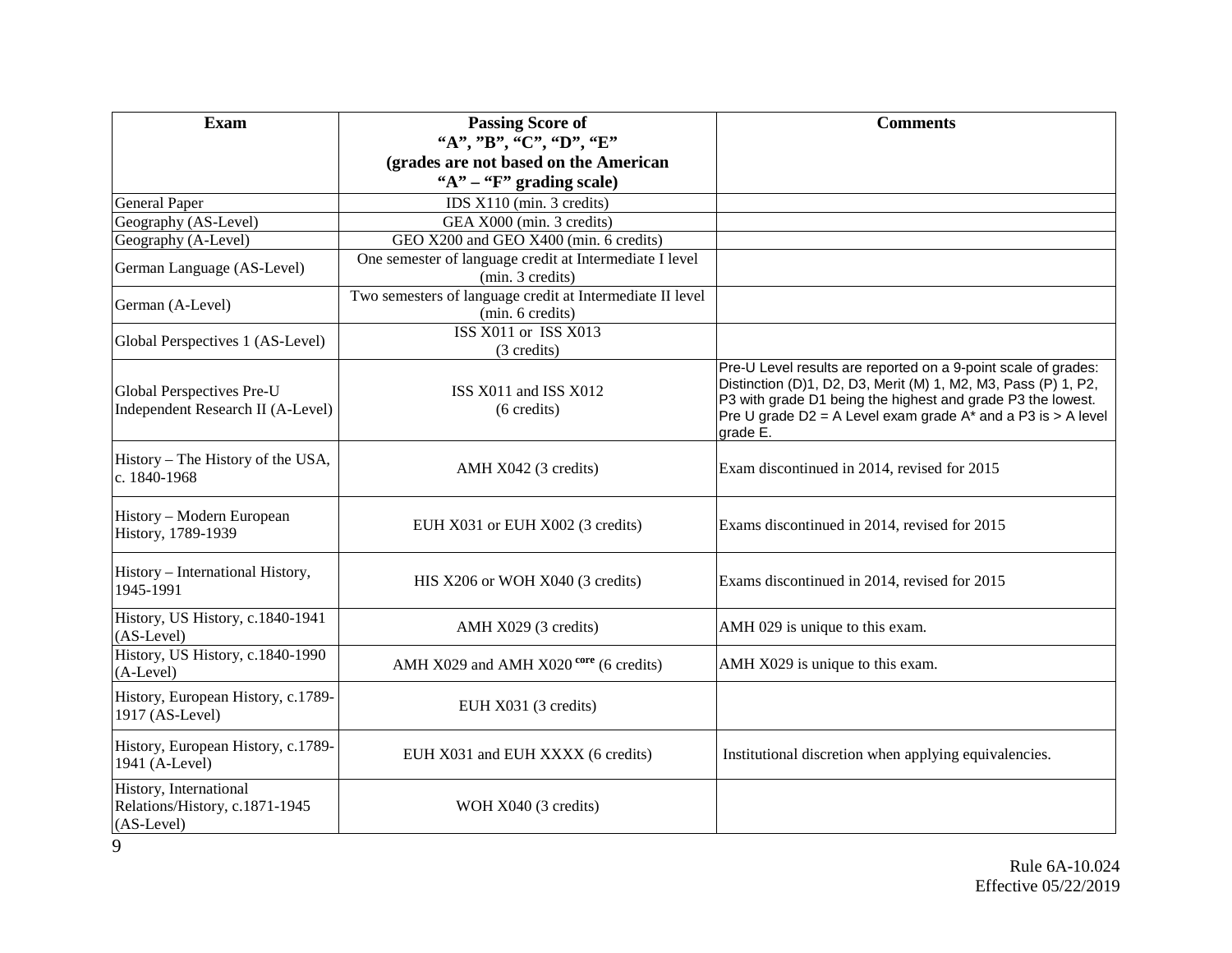| <b>Exam</b>                                                            | <b>Passing Score of</b>                                                                | <b>Comments</b>                                                                              |
|------------------------------------------------------------------------|----------------------------------------------------------------------------------------|----------------------------------------------------------------------------------------------|
|                                                                        | "A", "B", "C", "D", "E"                                                                |                                                                                              |
|                                                                        | (grades are not based on the American                                                  |                                                                                              |
|                                                                        | " $A$ " – " $F$ " grading scale)                                                       |                                                                                              |
| History, International<br>Relations/History, c.1871-1991 (A-<br>Level) | WOH X040 and WOH X043 (6 credits)                                                      |                                                                                              |
| Latin (AS-Level)                                                       | At least one semester of language credit up to<br>elementary II level (min. 3 credits) |                                                                                              |
| Marine Science (AS-Level)                                              | OCE X001 (min. 3 credits)                                                              |                                                                                              |
| Marine Science (A-Level)                                               | OCE X001 and OCB X000 (min. 6 credits)                                                 |                                                                                              |
| Mathematics (AS-Level)                                                 | MAC X147 or MAC X140/X114<br>(min. 4 credits)                                          | MAC X147 is composed of topics in both MAC X114 and<br><b>MAC X140.</b>                      |
| Mathematics (A-Level)                                                  | MAC X311 <sup>core</sup> and other Mathematics course<br>(min. 6 credits)              |                                                                                              |
| Media Studies (AS-Level)                                               | DIG X000 (min 3 credits)                                                               |                                                                                              |
| Media Studies (A-Level)                                                | DIG X000 and DIG X001 or DIG X030 (min 6 credits)                                      |                                                                                              |
| Music (AS-Level)                                                       | MUH X001 (min. 3 credits)                                                              |                                                                                              |
| Music (A-Level)                                                        | MUH X001 and MUH X011 or MUH X012 (min. 6<br>credits)                                  | Choice of MUH X011 or MUH X012 dependent on musical<br>selections in Components 3, 4, and 5. |
| Physics (AS-Level)                                                     | PHY X020Ccore or PHY X020/X020Lcore (min. 3 credits)                                   |                                                                                              |
|                                                                        | PHY X053Ccore or PHY X053/X053Lcore                                                    |                                                                                              |
| Physics (A-Level)                                                      | and                                                                                    |                                                                                              |
|                                                                        | PHY X054C or PHY X054/X054L (min 8 credits)                                            |                                                                                              |
| Psychology (AS-Level)                                                  | PSY $X012core$ (min. 3 credits)                                                        |                                                                                              |
| Psychology (A-Level)                                                   | PSY X012 <sup>core</sup> and other Psychology course (min. 6 credits)                  |                                                                                              |
| Sociology (AS-Level)                                                   | $SYG X000core$ (3 credits)                                                             |                                                                                              |
| Sociology (A-Level)                                                    | SYG X000 <sup>core</sup> (min. 3 credits)                                              |                                                                                              |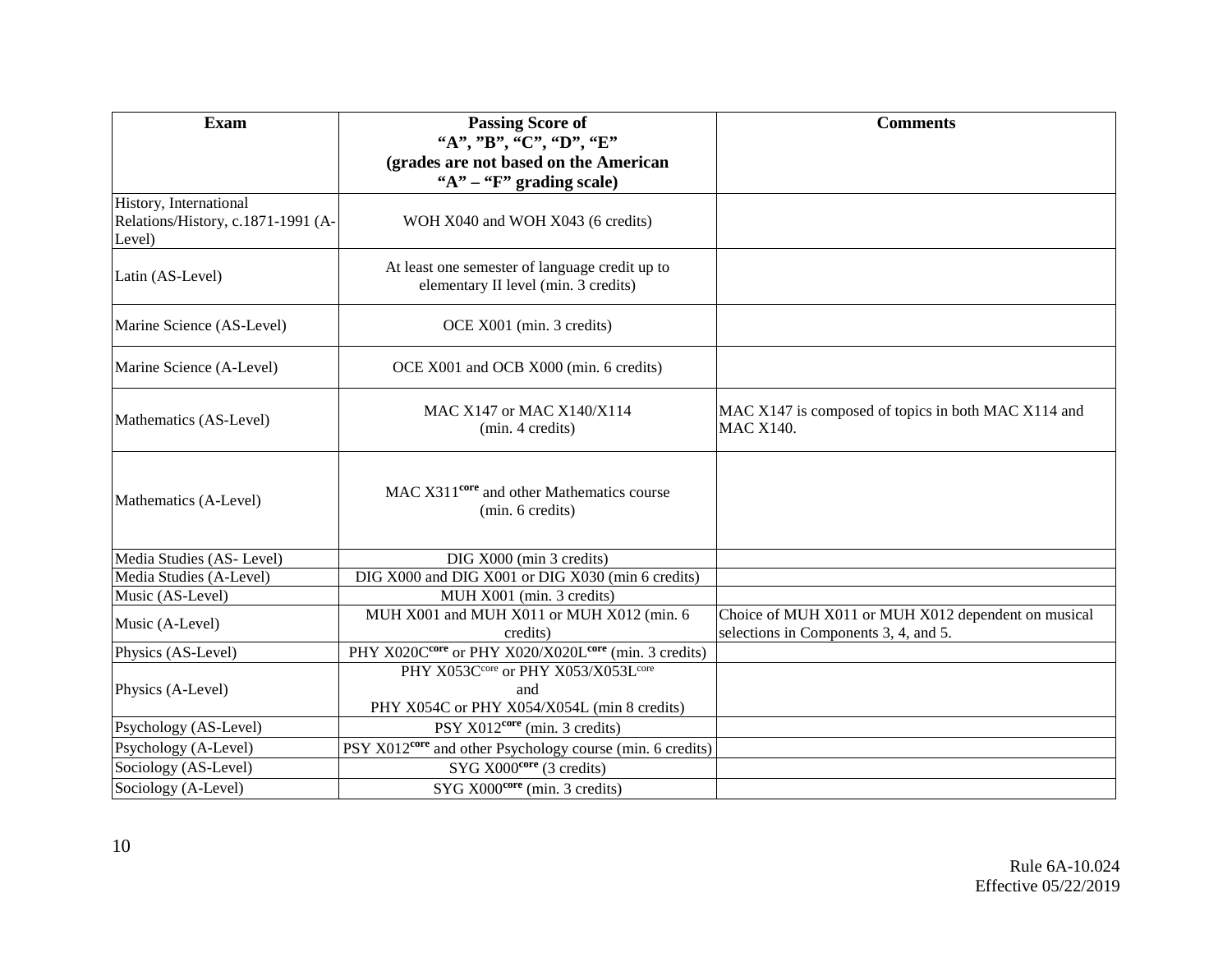| Exam                          | <b>Passing Score of</b>                                                                  | <b>Comments</b> |
|-------------------------------|------------------------------------------------------------------------------------------|-----------------|
|                               | "A", "B", "C", "D", "E"                                                                  |                 |
|                               | (grades are not based on the American                                                    |                 |
|                               | " $A$ " – " $F$ " grading scale)                                                         |                 |
| Spanish Language (AS-Level)   | One semester of language credit at Intermediate I level<br>(min 3 credits)               |                 |
| Spanish Literature (AS-Level) | One semester of literature survey credit (min. 3 credits)                                |                 |
| Spanish (A-Level)             | Two semesters of language credit at Intermediate II level<br>(min of 6 credits)          |                 |
| Thinking Skills (AS-Level)    | PHI X103 or PHI X401 (min. 3 credits)                                                    |                 |
| Thinking Skills (A-Level)     | PHI X103 or PHI X401 and other Philosophy course (min.<br>6 credits)                     |                 |
| Travel and Tourism (AS-Level) | HFT X000 or HFT X700 (min. 3 credits)                                                    |                 |
| Travel and Tourism (A-Level)  | HFT X000 or HFT X700 and other Hospitality<br>Management related credit (min. 6 credits) |                 |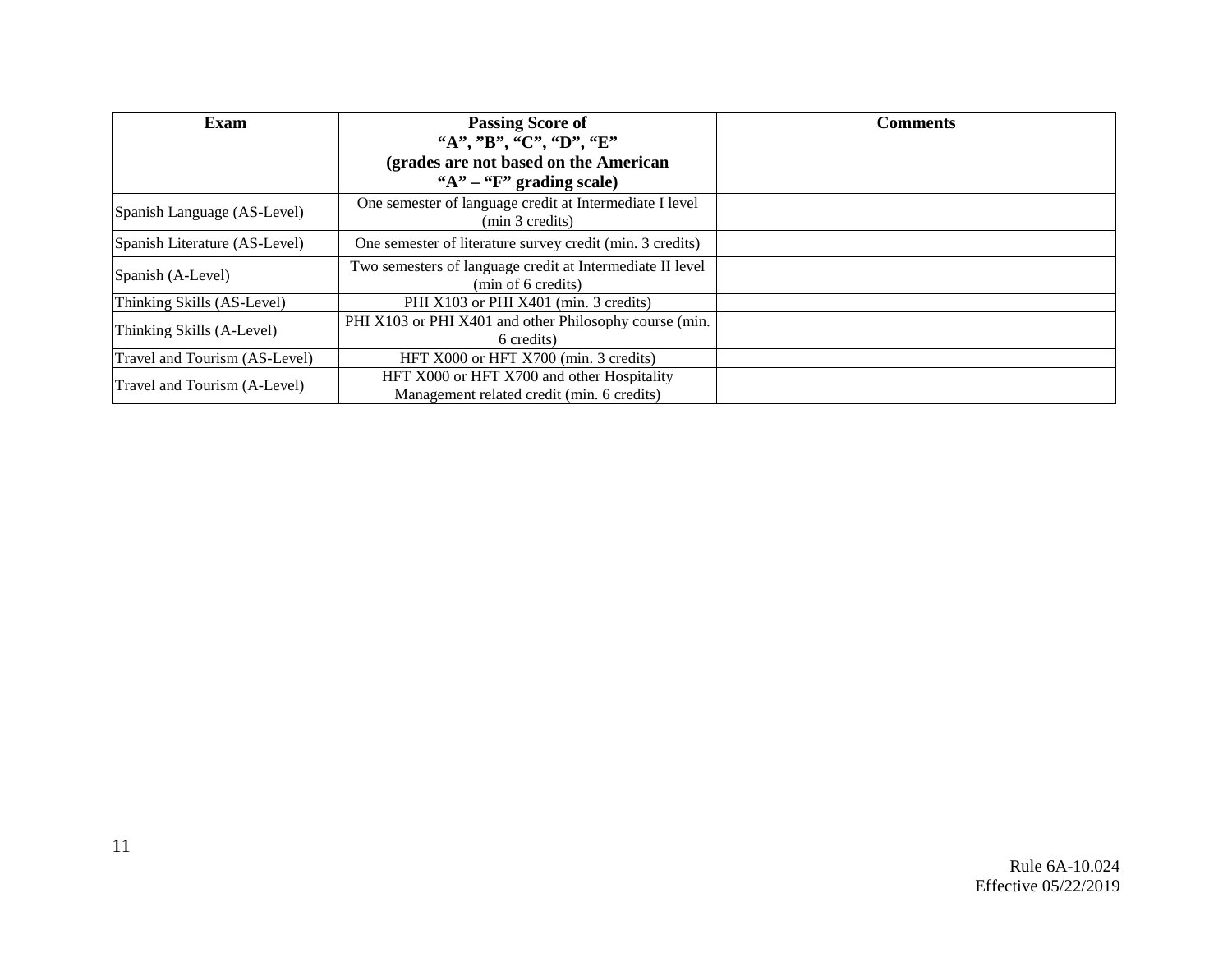## **COLLEGE-LEVEL EXAMINATION PROGRAM (CLEP)**

The College-Level Examination Program, unlike Advanced Placement, is not built around a curriculum, but rather is designed to test students' knowledge on a variety of college-level subjects, regardless of where they may have learned the material. CLEP exams are developed by committees of college faculty who design questions based on what is typically covered in lower-level college courses and who set passing standards for the exams (scores are no longer based on studies of student performance in college courses). With the new computer-based tests, new questions are constantly being added, especially in rapidly-changing fields such as Computer Science. The typical passing score on computerbased CLEP exams for general education purposes is 50, although paper and pencil versions will be different. More information about CLEP, including recent test information guides, can be found online at [http://www.collegeboard.com/student/testing/clep/about.html.](http://www.collegeboard.com/student/testing/clep/about.html)

| <b>Exam</b>                             | <b>Scale Score of 50 for Passing</b>                                                      | <b>Comments</b>                                                                                                                                                                                                                   |
|-----------------------------------------|-------------------------------------------------------------------------------------------|-----------------------------------------------------------------------------------------------------------------------------------------------------------------------------------------------------------------------------------|
| Accounting, Principles of               | ACG X001 (min. 3 credits)                                                                 | Effective July 1, 2007 this test is no longer administered—<br>replaced by "Financial Accounting" exam                                                                                                                            |
| Algebra, College                        | MAC $X105^{\text{core}}$ (min. 3 credits)                                                 |                                                                                                                                                                                                                                   |
| Algebra-Trigonometry, College           | MAC X147 (min. 4 credits)                                                                 | MAC X147 can substitute for MAC X140 and MAC X114.<br>Effective July 1, 2006 this test is no longer administered—<br>replaced by "Precalculus" exam                                                                               |
| American Government                     | POS $X041^{\text{core}}$ (min. 3 credits)                                                 |                                                                                                                                                                                                                                   |
| American Literature                     | AML X000 (min. 3 credits)                                                                 |                                                                                                                                                                                                                                   |
| Analyzing and Interpreting Literature   | No direct equivalent. Recommend American<br>or English Literature exams instead.          |                                                                                                                                                                                                                                   |
| Biology, General                        | BSC X005 <sup>core</sup> (min. 3 credits)                                                 | No lab credit                                                                                                                                                                                                                     |
| Business Law, Introduction to           | BUL X241 (min. 3 credits)                                                                 |                                                                                                                                                                                                                                   |
| Calculus                                | MAC X233 (min. 3 credits)                                                                 |                                                                                                                                                                                                                                   |
| Chemistry, General                      | CHM X020 <sup>core</sup> or X025 (min. 3 credits)                                         | No lab credit                                                                                                                                                                                                                     |
| <b>College Composition</b>              | $ENC X101core$ and $ENC X102$ (min. 6 credits)                                            |                                                                                                                                                                                                                                   |
| <b>College Composition Modular</b>      | $ENC X101core$ and $ENC X102$ (min. 6 credits)                                            | No guaranteed credit for College Composition Modular<br>without essay portion                                                                                                                                                     |
| Educational Psychology, Introduction to | EDP X002 (min. 3 credits)                                                                 |                                                                                                                                                                                                                                   |
| English Composition with Essay          | $ENC X101core$ (min. 3 credits)                                                           | Replaced by College Composition                                                                                                                                                                                                   |
| <b>English Literature</b>               | ENL X000 (min. 3 credits)                                                                 |                                                                                                                                                                                                                                   |
| <b>Financial Accounting</b>             | ACG X001 (min. 3 credits)                                                                 |                                                                                                                                                                                                                                   |
| French Language                         | On Level I French Language exam—one semester<br>of Elementary Language I (min. 3 credits) | On Level 2 French Language exam-score of 59 earns a<br>minimum of two semesters of Elementary Language I and<br>II (min. 6 credits). No literature credit. College Board<br>recommended score change from 62 to 59 December 2007. |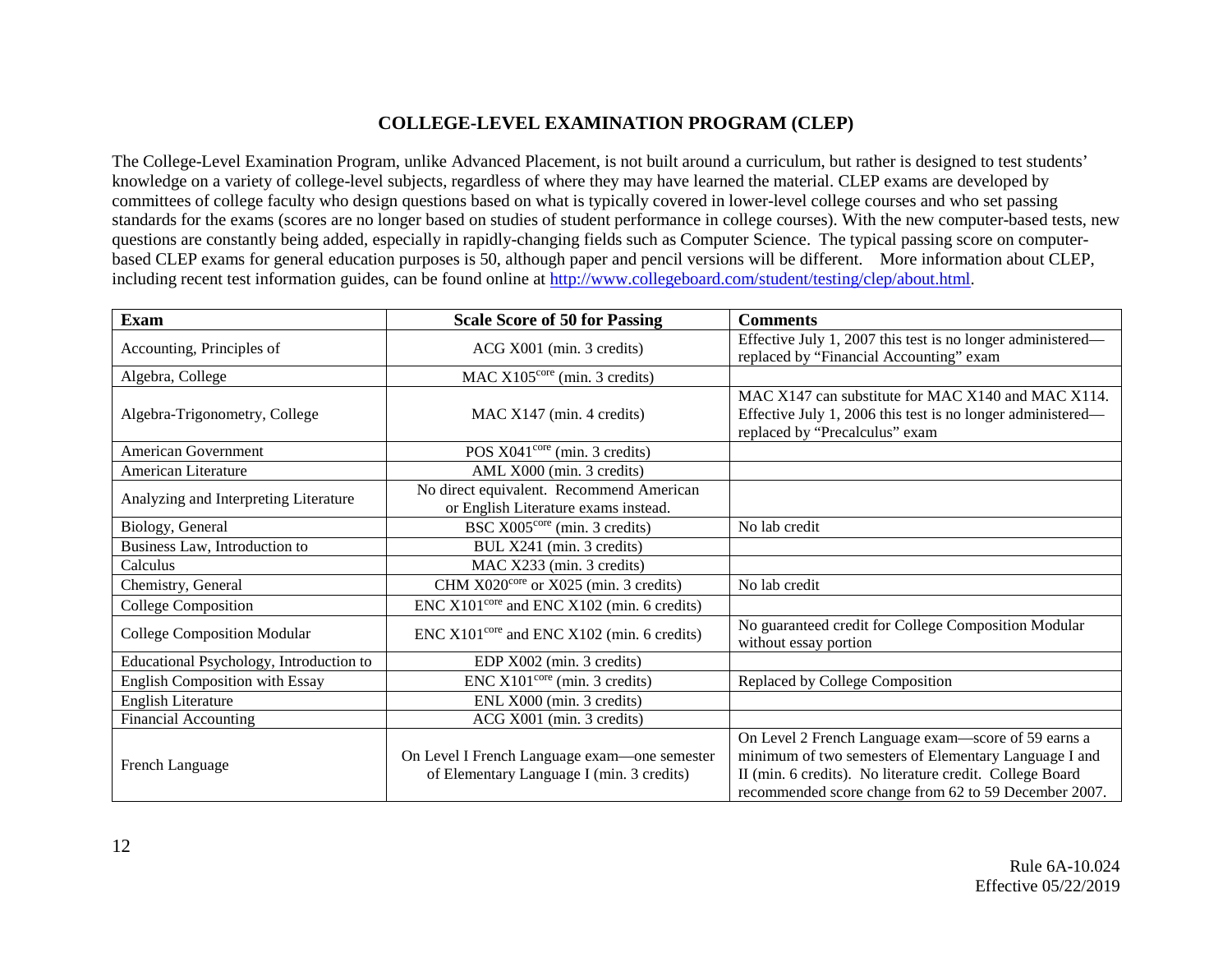| <b>Exam</b>                                                   | <b>Scale Score of 50 for Passing</b>                                                       | <b>Comments</b>                                                                                                                                                                                                                     |
|---------------------------------------------------------------|--------------------------------------------------------------------------------------------|-------------------------------------------------------------------------------------------------------------------------------------------------------------------------------------------------------------------------------------|
| Freshman Composition                                          | No direct equivalent.<br>Recommend English Composition with Essay<br>instead.              | Replaced by College Composition Modular                                                                                                                                                                                             |
| German Language                                               | On Level I German Language exam-one semester<br>of Elementary Language I (min. 3 credits)  | On Level 2 German Language exam-score of 60 earns a<br>minimum of two semesters of Elementary Language I and<br>II (min. 6 credits). No literature credit. College Board<br>recommended score change from 63 to 60 by August, 2008. |
| History of the United States I: Early<br>Colonization to 1877 | AMH X010 (min. 3 credits)                                                                  |                                                                                                                                                                                                                                     |
| History of the United States II: 1865 to<br>Present           | AMH X020 <sup>core</sup> (min. 3 credits)                                                  |                                                                                                                                                                                                                                     |
| Human Growth and Development                                  | DEP X004 (min. 3 credits)                                                                  |                                                                                                                                                                                                                                     |
| Humanities                                                    | HUM X235 or HUM X250 (min. 3 credits)                                                      | Interdisciplinary exam: 50% literature and 50% fine arts                                                                                                                                                                            |
| <b>Information Systems and Computer</b><br>Applications       | CGS X077 (min. 3 credits)                                                                  | CGS X077 is unique to this exam.<br>Exam content updated frequently                                                                                                                                                                 |
| Macroeconomics, Principles of                                 | ECO X013 <sup>core</sup> (min. 3 credits)                                                  |                                                                                                                                                                                                                                     |
| Management, Principles of                                     | MAN X021 (min. 3 credits)                                                                  |                                                                                                                                                                                                                                     |
| Marketing, Principles of                                      | MAR X011 (min. 3 credits)                                                                  |                                                                                                                                                                                                                                     |
| Mathematics, College                                          | MGF X106 <sup>core</sup> or MGF X107 <sup>core</sup> (min. 3 credits)                      | Exam covers sets (10%), Logic (10%), Real Numbers<br>(20%), Functions and Graphs (20%), Probability and<br>Statistics (25%), and additional Algebra topics (15%)                                                                    |
| Microeconomics, Principles of                                 | ECO X023 (min. 3 credits)                                                                  |                                                                                                                                                                                                                                     |
| <b>Natural Science</b>                                        | No direct equivalent.<br>Recommend specific subject exams instead.                         | Interdisciplinary exam:<br>50% Biological Science and 50% Physical Science<br>(incl. Physics, Chemistry, Astronomy, and Geology)                                                                                                    |
| Precalculus                                                   | MAC X140 (min. 3 credits)                                                                  |                                                                                                                                                                                                                                     |
| Psychology, Introductory                                      | PSY $X012^{\text{core}}$ (min. 3 credits)                                                  |                                                                                                                                                                                                                                     |
| Social Science and History                                    | No direct equivalent.<br>Recommend specific subject exams instead.                         | Interdisciplinary exam: 40% History (U.S., Western, and<br>World) and 60% Social Sciences (Government, Sociology,<br>Economics, Psychology, Geography, and Anthropology)                                                            |
| Sociology, Introductory                                       | SYG X000 <sup>core</sup> (min. 3 credits)                                                  |                                                                                                                                                                                                                                     |
| Spanish Language                                              | On Level I Spanish Language exam-one semester<br>of Elementary Language I (min. 3 credits) | On Level 2 Spanish Language exam-score of 63 earns a<br>minimum of two semesters of Elementary Language I and<br>II (min. 6 credits). No literature credit College Board<br>recommended score change from 66 to 63 in spring, 2007. |
| Trigonometry                                                  | MAC X114 (min. 2 credits)                                                                  | Effective July 1, 2006 this test is no longer administered—<br>replaced by "Precalculus" exam                                                                                                                                       |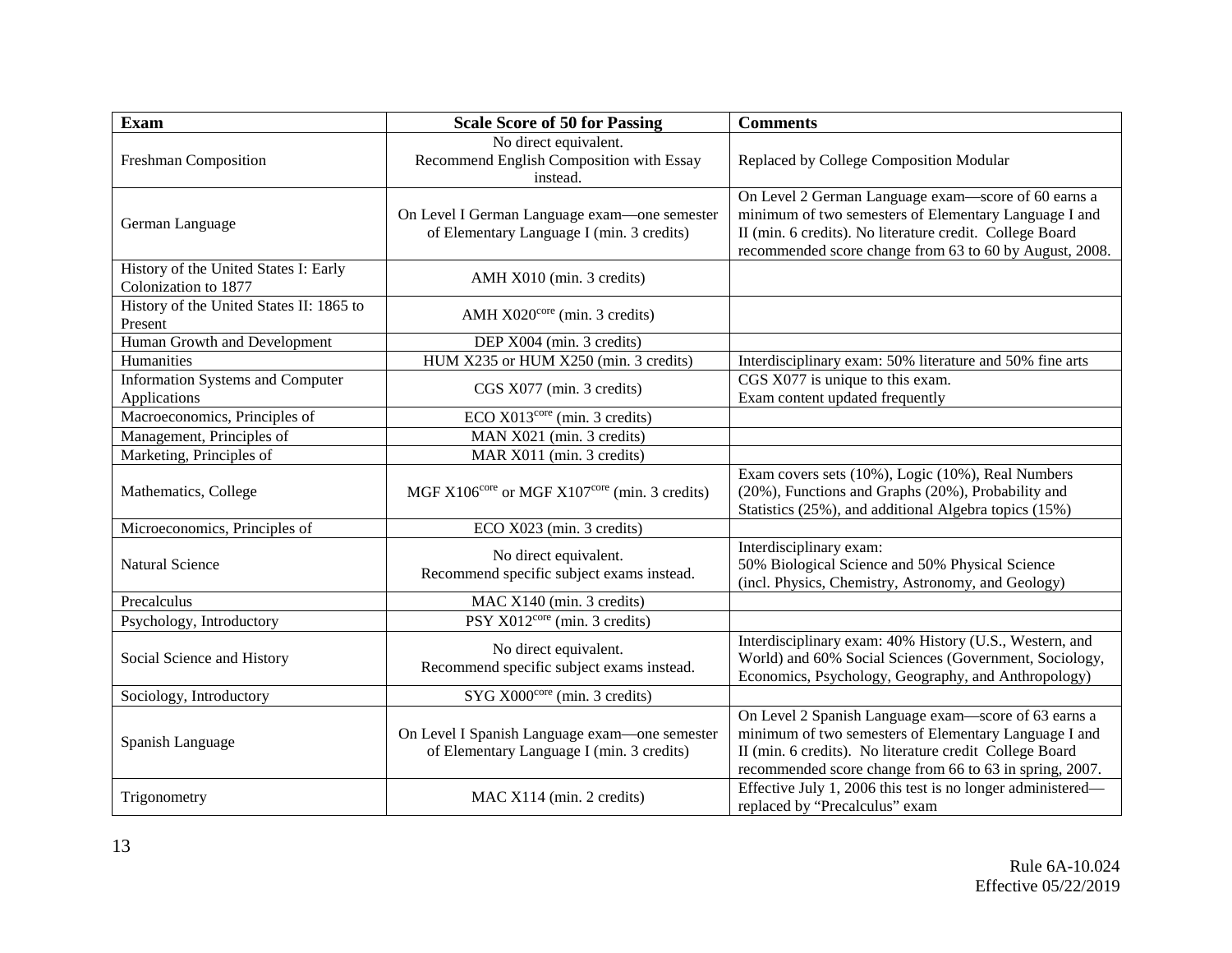| <b>Exam</b>                                          | <b>Scale Score of 50 for Passing</b> | Comments |
|------------------------------------------------------|--------------------------------------|----------|
| Western Civilization I: Ancient Near<br>East to 1648 | EUH X000 (min. 3 credits)            |          |
| Western Civilization II: 1648 to Present             | EUH X001 (min. 3 credits)            |          |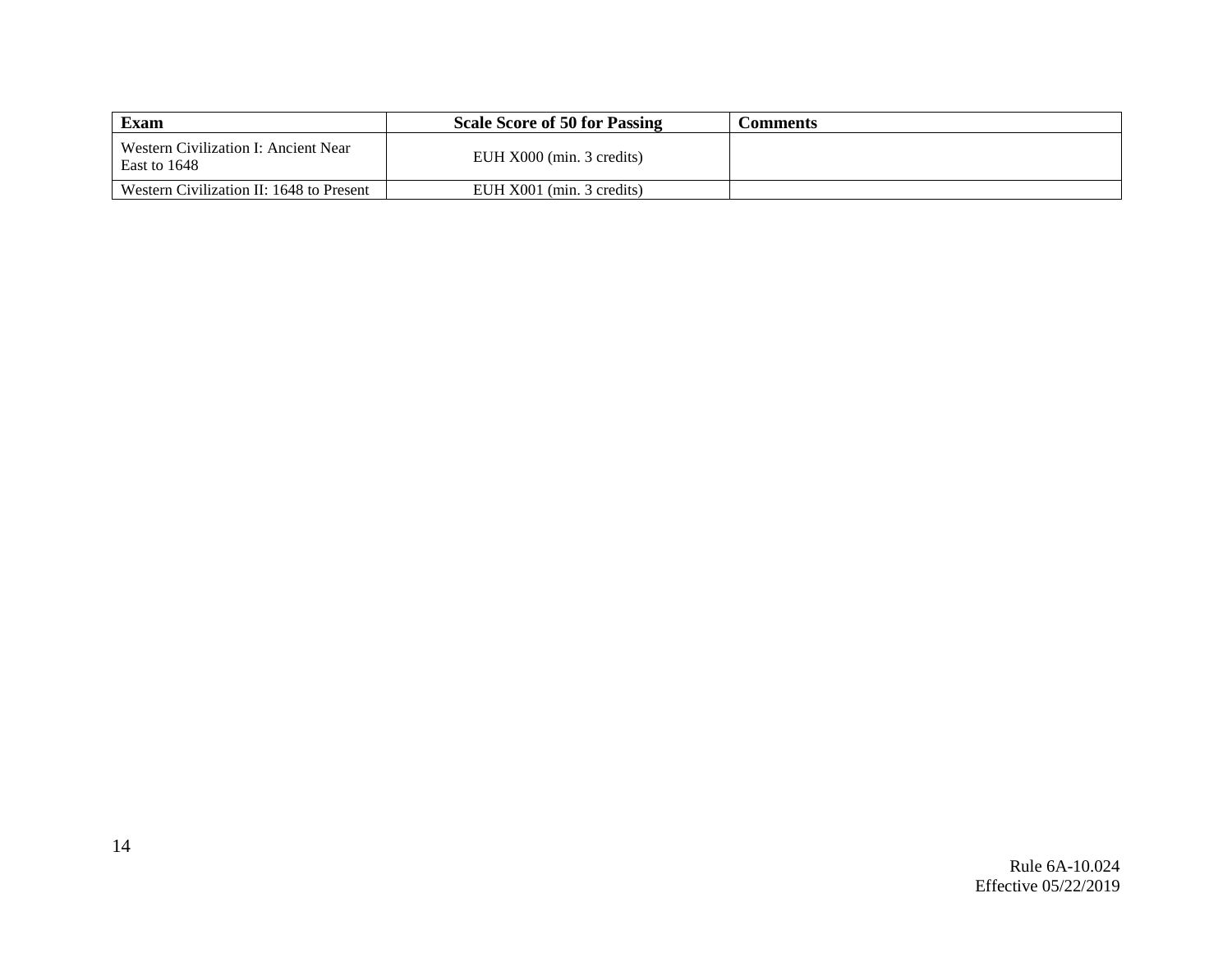### **INTERNATIONAL BACCALAUREATE (IB)**

The International Baccalaureate program is a challenging curriculum offered in high schools around the world that is designed to prepare students for advanced work in many countries' postsecondary systems. Because it is international, the curriculum is not always as closely aligned with courses in American colleges and universities as Advanced Placement courses, and students and teachers often choose topics within a fairly wide range. Students frequently conduct independent projects as part of the curriculum. Many subjects have both Standard Level (SL) and Higher Level (HL) versions, which are taught over two academic years and typically require additional specialized research or independent work. International Baccalaureate assessments are conducted worldwide, so that an American student's work may be evaluated by a teacher in Singapore or viceversa, and they often include substantial long-answer components or assessment of student research projects or portfolios. It may be helpful for institutions to talk with the student or to review the student's projects in order to assign appropriate credit.

In 2006, the Florida State Board of Education Rule 6A-10.024 and the Board of Governors established that the credit granting recommendations below award equal course credit for diploma and non-diploma holders for passing exam scores. More information about the IB program is available at [http://www.ibo.org/.](http://www.ibo.org/)

| Exam                       | <b>IB</b> Score of 4                                           | IB Score of 5-7                                                                                                                          | <b>Comments</b>                                |
|----------------------------|----------------------------------------------------------------|------------------------------------------------------------------------------------------------------------------------------------------|------------------------------------------------|
|                            | Minimum 3 credits<br>per exam.                                 | Minimum 6 credits per exam. If courses listed do<br>not equal 6 credits, institutions must give elective<br>credit or assign own numbers |                                                |
| Biology                    | BSC X005C <sup>core</sup> or BSC<br>X005/X005L <sup>core</sup> | BSC X005C <sup>core</sup> and BSC X010C <sup>core</sup><br>or<br>BSC X005/X005L <sup>core</sup> and BSC X010/X010L <sup>core</sup>       |                                                |
| Business and<br>Management | GEB X011 or MAN X604 or<br><b>MAN X652</b>                     | GEB X011 or MAN X604 or MAN X652 and<br>General Business or Management course<br>determined by institution                               |                                                |
| Chemistry                  | CHM X020C <sup>core</sup> or CHM<br>X020/X020L <sup>core</sup> | CHM X020C <sup>core</sup> or CHM X20/X020L <sup>core</sup><br>and<br>CHM X045C <sup>core</sup> or CHM X045/045L <sup>core</sup>          |                                                |
| <b>Computer Science</b>    | CGS X100<br>(3 credits)                                        | COP X000 and CGS X100<br>$(6 \text{ credits})$                                                                                           | Exam content updated or changed<br>frequently. |

Per section 1007.27(7), Florida Statutes, students may be awarded a maximum of 30 semester credit hours for these exams.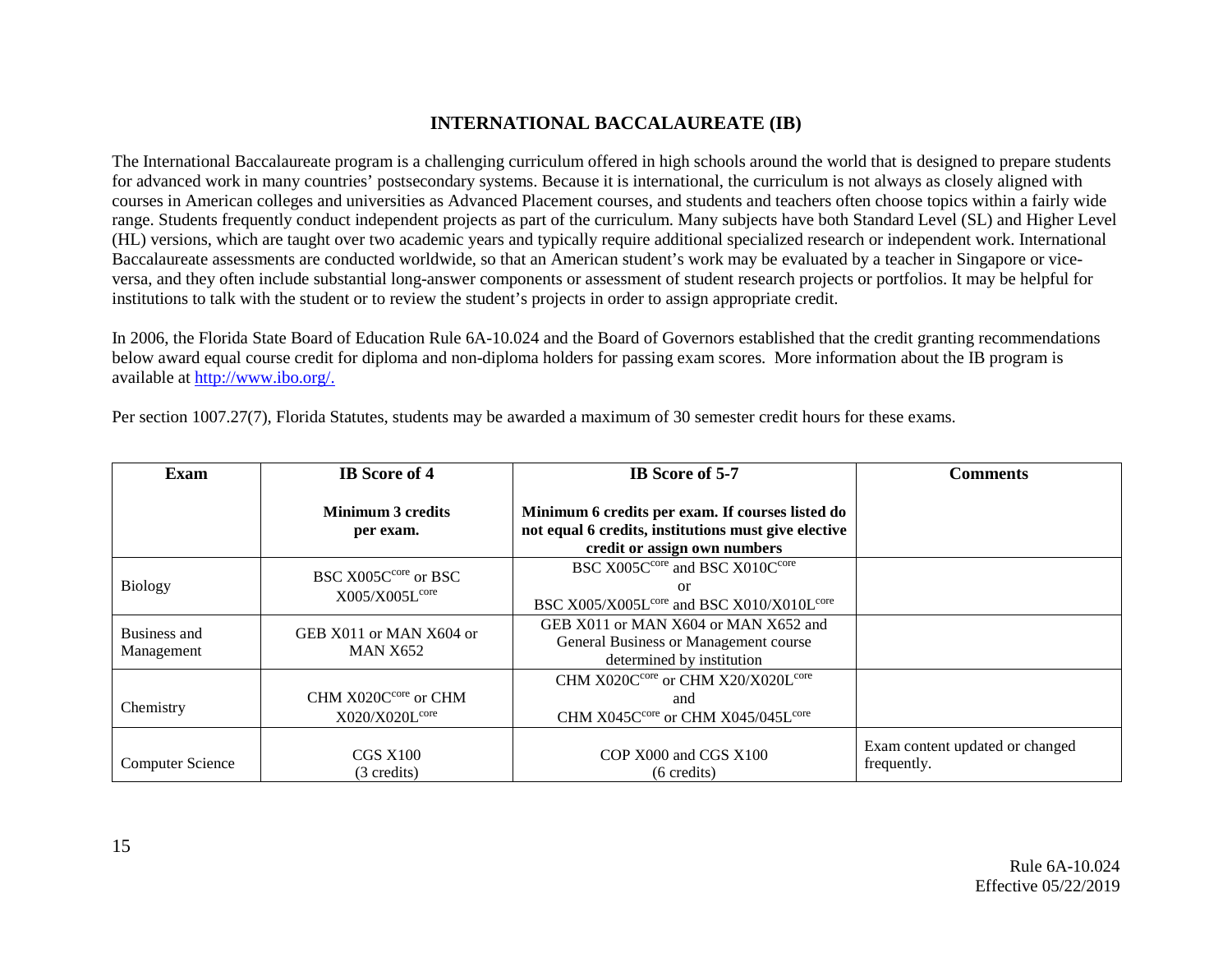| <b>Exam</b>                                              | <b>IB</b> Score of 4                                                                   | IB Score of 5-7                                                                                                                          | <b>Comments</b>                                                                                                                     |
|----------------------------------------------------------|----------------------------------------------------------------------------------------|------------------------------------------------------------------------------------------------------------------------------------------|-------------------------------------------------------------------------------------------------------------------------------------|
|                                                          | <b>Minimum 3 credits</b><br>per exam.                                                  | Minimum 6 credits per exam. If courses listed do<br>not equal 6 credits, institutions must give elective<br>credit or assign own numbers |                                                                                                                                     |
| Design Technology                                        | ETI X410 (3 credits)                                                                   | ETI X410 and other Engineering Technologies<br>course determined by institution                                                          | ETI X410 is unique to this exam.<br>Interdisciplinary engineering<br>technology course.                                             |
| Economics                                                | ECO X000                                                                               | ECO X013 <sup>core</sup> and ECO X023                                                                                                    |                                                                                                                                     |
| Ecosystems and<br>Societies                              | EVR X017 or EVR X018                                                                   | EVR X017 or EVR X018 and other<br>Interdisciplinary Science or Environmental Studies<br>course determined by institution                 |                                                                                                                                     |
| Environmental<br>Systems and<br>Societies (SL)           | EVR X001core or EVR X002 (3<br>credits)                                                | Same as 4                                                                                                                                | Effective for exams taken after<br>5/16/2018                                                                                        |
| English A1                                               | ENC X101 core                                                                          | ENC X101 <sup>core</sup> and ENC X102 or<br>LIT X100 or LIT X110                                                                         | English A1 is no longer offered,<br>replaced by English Language A:<br>Language and Literature & English<br>Language A: Literature. |
| <b>English Language</b><br>A: Language and<br>Literature | $ENC X101core$ (min 3 credits)                                                         | $ENC$ X101 <sup>core</sup> and $ENC$ X102<br>(min 6 credits)                                                                             |                                                                                                                                     |
| <b>English Language</b><br>A: Literature                 | ENC X141 or LIT X000 (3 credits)                                                       | ENC X141 and LIT X000 (6 credits)                                                                                                        |                                                                                                                                     |
| Environmental<br>Systems                                 | ISC X050 (3 credits)                                                                   | ISC X050 and other Interdisciplinary Science or<br><b>Environmental Science course</b><br>determined by institution                      | ISC X050 is unique to this exam.<br>Interdisciplinary environmental studies<br>course.                                              |
| <b>Film Studies</b>                                      | FIL X000 or FIL X001                                                                   | FIL X000 or FIL X001 and FIL X002 or FIL X420                                                                                            |                                                                                                                                     |
| French: Language B                                       | One semester of language credit at<br>Elementary Language II level<br>(min. 3 credits) | Two semesters of Elementary Language II and<br>Intermediate Language I level<br>(min. 6 credits)                                         | No literature credit                                                                                                                |
| <b>Further Mathematics</b><br>(Advanced<br>Mathematics)  | <b>MHF X202</b>                                                                        | MHF X202 and MHF X209                                                                                                                    | MHF X209 is unique number for this<br>exam.                                                                                         |
| Geography                                                | <b>GEA X000</b>                                                                        | GEO X200 and GEO X400                                                                                                                    |                                                                                                                                     |
| German: Language<br>B                                    | One semester of language credit at<br>Elementary Language II level<br>(min. 3 credits) | Two semesters of Elementary Language II and<br>Intermediate Language I level<br>(min. 6 credits)                                         | No literature credit                                                                                                                |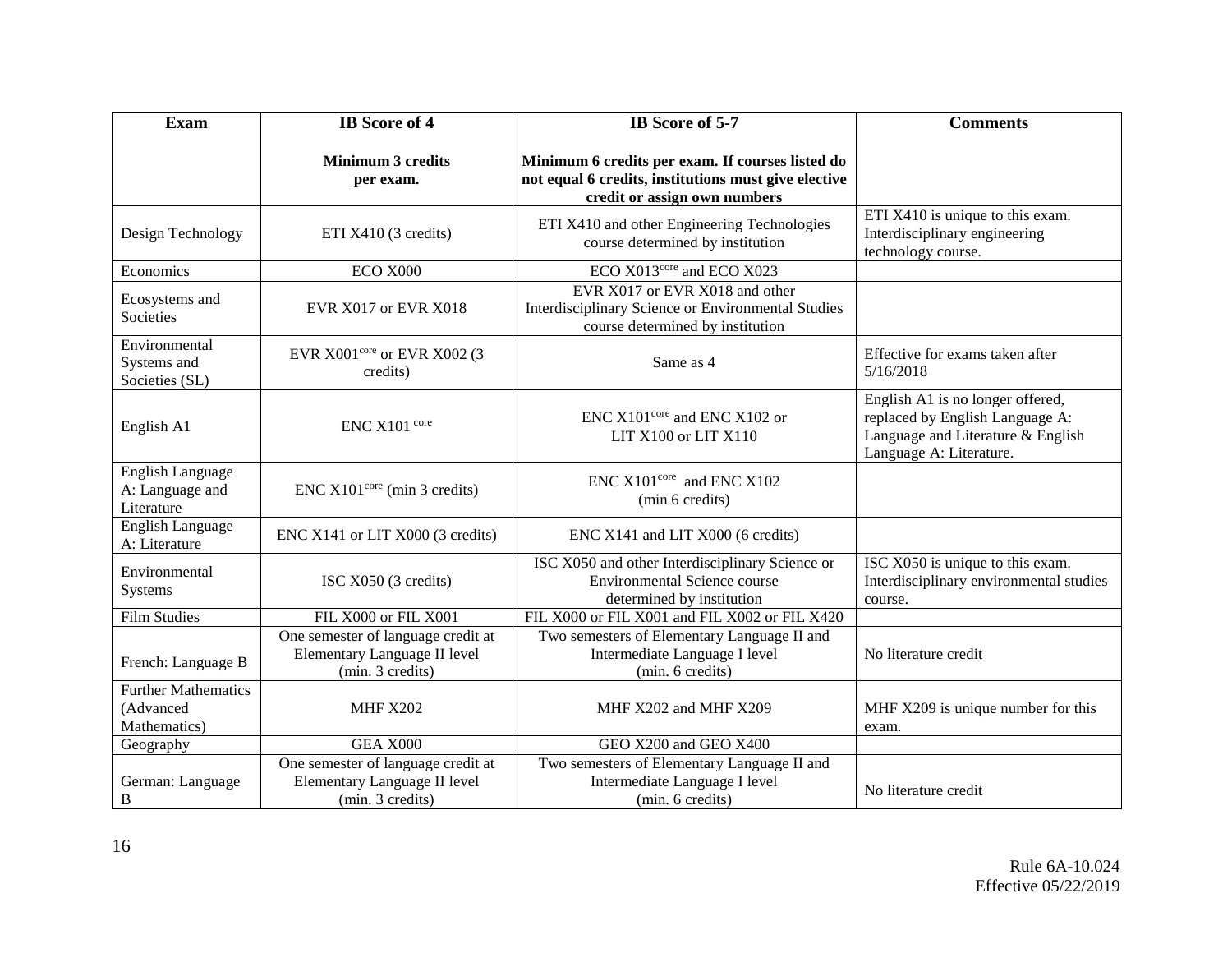| <b>Exam</b>                                                  | <b>IB</b> Score of 4                                                                                               | IB Score of 5-7                                                                                                                          | <b>Comments</b>                                                                                                                                                                                                                                    |
|--------------------------------------------------------------|--------------------------------------------------------------------------------------------------------------------|------------------------------------------------------------------------------------------------------------------------------------------|----------------------------------------------------------------------------------------------------------------------------------------------------------------------------------------------------------------------------------------------------|
|                                                              | <b>Minimum 3 credits</b><br>per exam.                                                                              | Minimum 6 credits per exam. If courses listed do<br>not equal 6 credits, institutions must give elective<br>credit or assign own numbers |                                                                                                                                                                                                                                                    |
| History                                                      | <b>WOH X030</b>                                                                                                    | WOH X030 and one semester (min. 3 credits) of<br>lower-level History elective depending on student's<br>choice of specialized subject.   | All students study 20 <sup>th</sup> -Century World<br>History. Higher Level students also<br>study a 100-year period between 1750<br>and the present in one of several<br>regions. Standard Level students do a<br>project in any History subject. |
| History (SL)                                                 | <b>WOH X030</b>                                                                                                    | Same as 4                                                                                                                                | Effective for exams taken after<br>5/16/2018                                                                                                                                                                                                       |
| History (HL):<br>History of Africa<br>and the Middle East    | <b>WOH X030</b>                                                                                                    | WOH X030 and WOH X031                                                                                                                    | Effective for exams taken after<br>5/16/2018                                                                                                                                                                                                       |
| History (HL):<br>History of the<br>Americas                  | <b>WOH X030</b>                                                                                                    | WOH X030 and AMH X010 or AMH X020 <sup>core</sup>                                                                                        | Effective for exams taken after<br>5/16/2018                                                                                                                                                                                                       |
| History (HL):<br>History of Asia and<br>Oceania              | <b>WOH X030</b>                                                                                                    | WOH X030 and WOH X031                                                                                                                    | Effective for exams taken after<br>5/16/2018                                                                                                                                                                                                       |
| History (HL):<br><b>History of Europe</b>                    | <b>WOH X030</b>                                                                                                    | WOH X030 and WOH X031                                                                                                                    | Effective for exams taken after<br>5/16/2018                                                                                                                                                                                                       |
| Information and<br>Technology for a<br><b>Global Society</b> | No direct equivalent (min. 3 credits)                                                                              | No direct equivalent (min. 6 credits)                                                                                                    |                                                                                                                                                                                                                                                    |
| <b>Islamic History</b>                                       | No direct equivalent (min. 3 credits)                                                                              | No direct equivalent (min. 6 credits)                                                                                                    |                                                                                                                                                                                                                                                    |
| Italian: Language B                                          | One semester of language credit at<br>Elementary Language II level<br>(min 3 credits)                              | Two semesters of Elementary Language II and<br>Intermediate Language I level<br>(min 6 credits)                                          |                                                                                                                                                                                                                                                    |
| Latin                                                        | LAT X130 or LAT XXXX                                                                                               | LAT X130 and LAT XXXX or LNW XXXX                                                                                                        |                                                                                                                                                                                                                                                    |
| Literature and<br>Performance (SL)                           | THE X300 (min. 3 credits)                                                                                          | Same as 4                                                                                                                                |                                                                                                                                                                                                                                                    |
| Marine Science                                               | BSC X311C (BSC X311/X311L) or<br>OCB X000C (OCB X000/X000L) or<br>OCB X010C (OCB X010/X010L)<br>(min of 3 credits) | Course selection same as score of 4<br>(min of 6 credits)                                                                                |                                                                                                                                                                                                                                                    |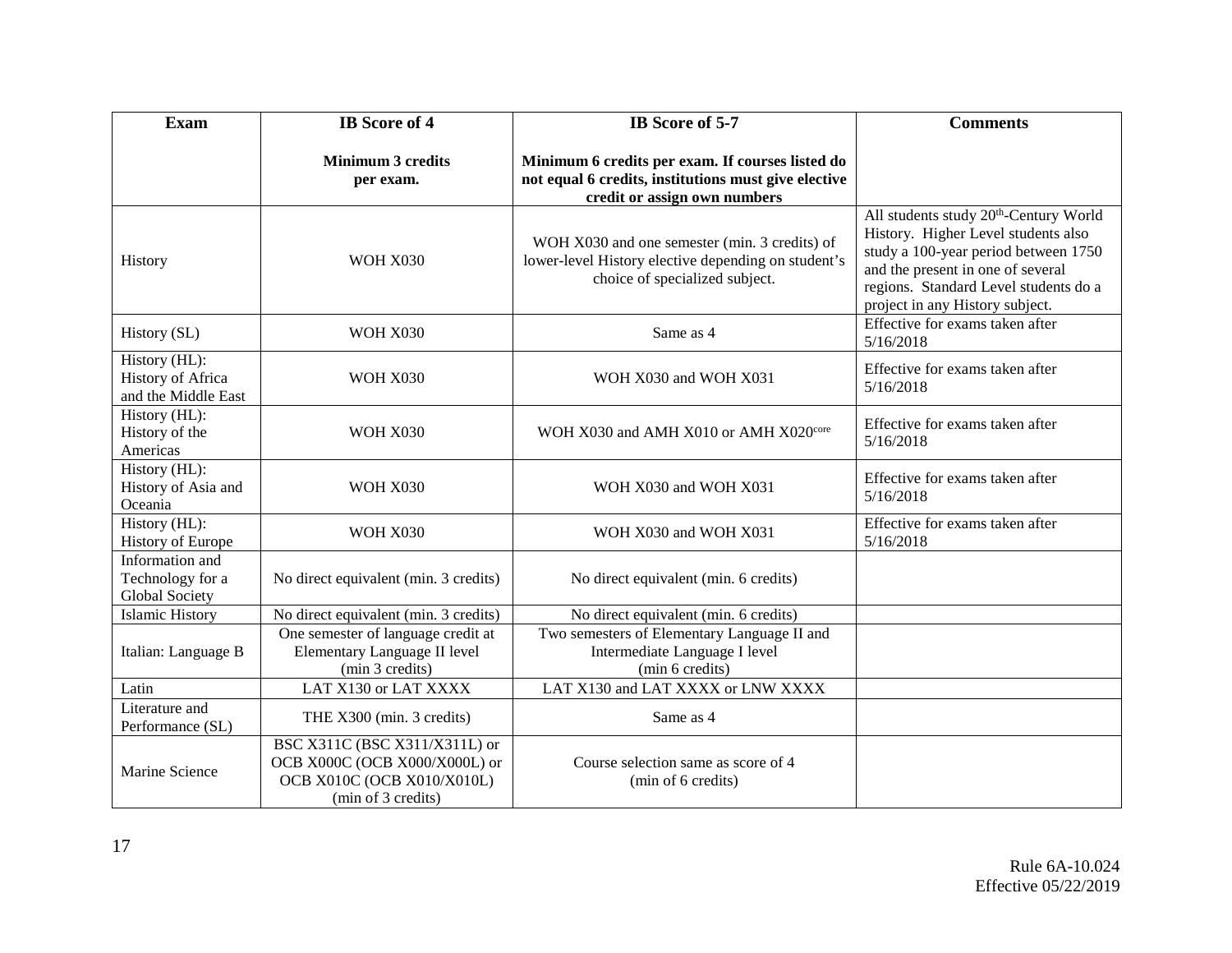| <b>Exam</b>                         | <b>IB</b> Score of 4                                                                   | IB Score of 5-7                                                                                                                                                     | <b>Comments</b>                                                                                                                                                                             |
|-------------------------------------|----------------------------------------------------------------------------------------|---------------------------------------------------------------------------------------------------------------------------------------------------------------------|---------------------------------------------------------------------------------------------------------------------------------------------------------------------------------------------|
|                                     | <b>Minimum 3 credits</b><br>per exam.                                                  | Minimum 6 credits per exam. If courses listed do<br>not equal 6 credits, institutions must give elective<br>credit or assign own numbers                            |                                                                                                                                                                                             |
| Math Methods                        | MAC X105core                                                                           | MAC X105 <sup>core</sup> and MAC X140<br><b>or</b><br>MAC X140 and MAC X233                                                                                         | Exam discontinued                                                                                                                                                                           |
| Mathematical<br><b>Studies</b>      | MAT X033                                                                               | MAT X033 and MGF X106 <sup>core</sup>                                                                                                                               |                                                                                                                                                                                             |
| Mathematical<br>Studies (SL)        | MAC X105core                                                                           | Same as 4                                                                                                                                                           | Effective for exams taken after<br>5/16/2018                                                                                                                                                |
| Mathematics                         | <b>MAC X147</b>                                                                        | MAC X147 and MAC X233<br><sub>or</sub><br>MAC X233 and MAC X311 <sup>core</sup>                                                                                     | MAC X147 can substitute for MAC<br>X140 and MAC X114                                                                                                                                        |
| Music                               | MUL $X010^{\text{core}}$ (3 credits)                                                   | MUL X010 <sup>core</sup> and additional course<br>determined by institution<br>$(6 \text{ credits})$                                                                | Exam has music theory, history, and<br>literature aspects. Emphasis is on post-<br>Renaissance European music with<br>significant additional coverage of<br>alternating world music topics. |
| Philosophy                          | PHI X010 <sup>core</sup> (min. 3 credits)                                              | PHI X010 <sup>core</sup> and additional Philosophy course<br>(min. 6 credits)                                                                                       |                                                                                                                                                                                             |
| Physics                             | PHY X020Ccore or PHY<br>X020/X020L <sup>core</sup>                                     | PHY X020C <sup>core</sup> or PHY X020/X020 <sup>core</sup> and PHY<br>X009<br>$\alpha$<br>PHY X053Ccore or PHY X053/X053Lcore<br>and<br>PHY X054C or PHY X054/X054L | PHY X009 is a unique number for this<br>exam.                                                                                                                                               |
| Psychology                          | PSY X012core                                                                           | PSY X012 <sup>core</sup> and additional course<br>determined by institution.                                                                                        |                                                                                                                                                                                             |
| Social and Cultural<br>Anthropology | <b>ANT X410</b>                                                                        | ANT X410 and additional ANT course<br>determined by institution.                                                                                                    |                                                                                                                                                                                             |
| Spanish: Language<br>B              | One semester of language credit at<br>Elementary Language II level<br>(min. 3 credits) | Two semesters of Elementary Language II and<br>Intermediate Language I level<br>(min. 6 credits)                                                                    | No literature credit                                                                                                                                                                        |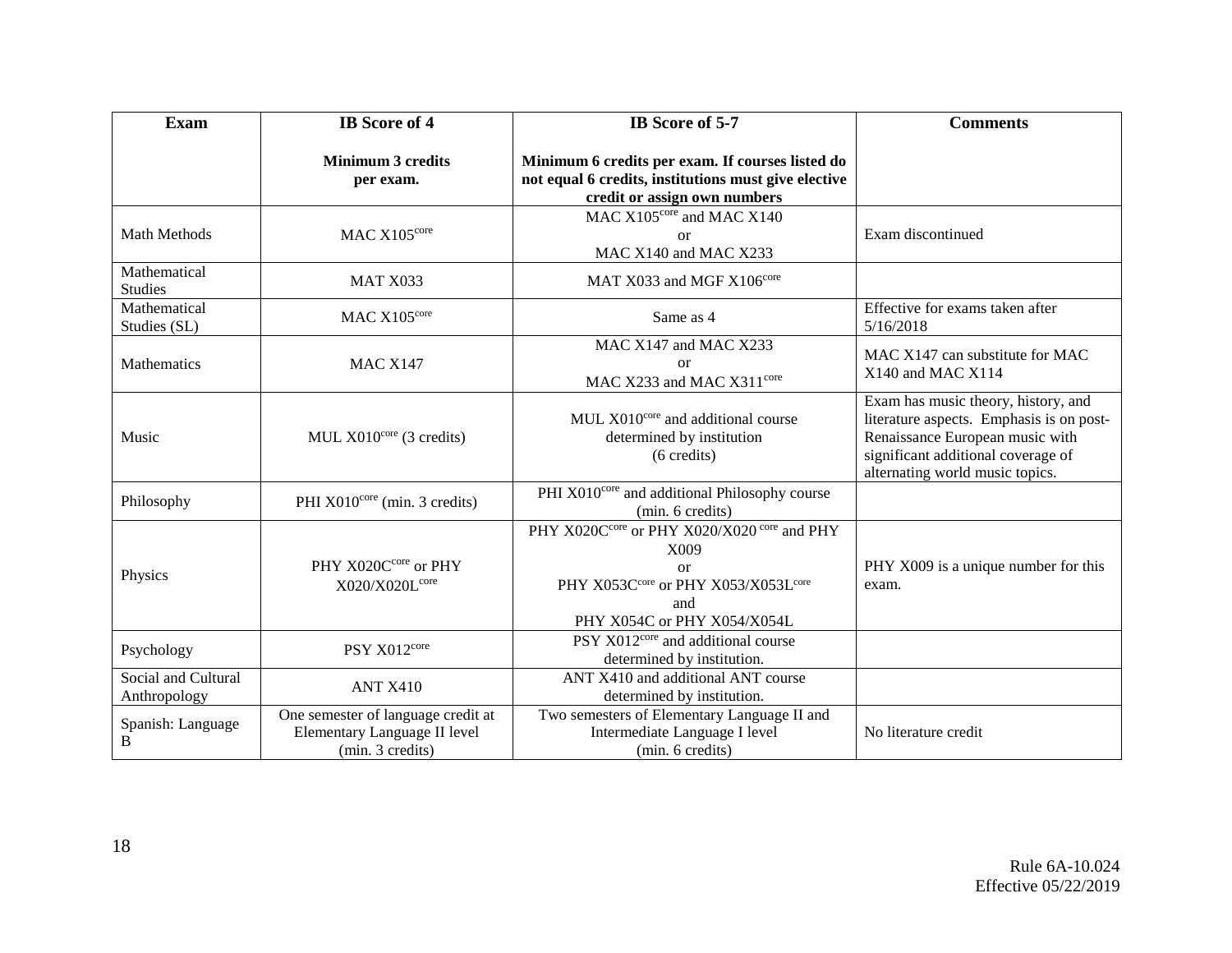| <b>Exam</b>                    | <b>IB</b> Score of 4                  | IB Score of 5-7                                                                                                                                                                           | <b>Comments</b>                                                                                                                                                                                                                                                                          |
|--------------------------------|---------------------------------------|-------------------------------------------------------------------------------------------------------------------------------------------------------------------------------------------|------------------------------------------------------------------------------------------------------------------------------------------------------------------------------------------------------------------------------------------------------------------------------------------|
|                                | <b>Minimum 3 credits</b><br>per exam. | Minimum 6 credits per exam. If courses listed do<br>not equal 6 credits, institutions must give elective<br>credit or assign own numbers                                                  |                                                                                                                                                                                                                                                                                          |
| <b>Theatre Arts</b>            | THE X000 <sup>core</sup> or THE X020  | THE X000 <sup>core</sup> or THE X020 and one semester<br>(min. 3 credits) credit in theater history,<br>performance, stagecraft, theory or literature<br>depending on student's strengths | All students study core topics in<br>dramatic literature, performance and<br>stagecraft. Higher Level students do an<br>independent project in a Theater Arts<br>subject of their choice.                                                                                                |
| Theatre (SL)                   | THE X000 <sup>core</sup> or THE X020  | Same as 4                                                                                                                                                                                 | Effective for exams taken after<br>5/16/2018                                                                                                                                                                                                                                             |
| Theatre (HL)                   | THE X000 <sup>core</sup> or THE X020  | THE X000 <sup>core</sup> or THE X020 and one semester (min.<br>3 credits) credit in THE, TPA, or TPP depending on<br>student's strengths                                                  | All students study core topics in<br>dramatic literature, performance and<br>stagecraft. Higher Level students do an<br>independent project in a Theater Arts<br>subject of their choice.<br>Effective for exams taken after<br>5/16/2018                                                |
| Visual Arts                    | ART X012 or ART X014 (3 credits)      | ART X012 or ART X014<br>and additional Art course determined by institution.                                                                                                              | Content will vary widely for each<br>student. All students do both studio<br>work and research notebooks. Standard<br>Level students choose to emphasize<br>one or the other. Higher Level students<br>emphasize studio work. Courses in<br>ART and/or ARH prefix may be<br>appropriate. |
| <b>World Religions</b><br>(SL) | REL X300 (min. 3 credits)             | Same as 4                                                                                                                                                                                 |                                                                                                                                                                                                                                                                                          |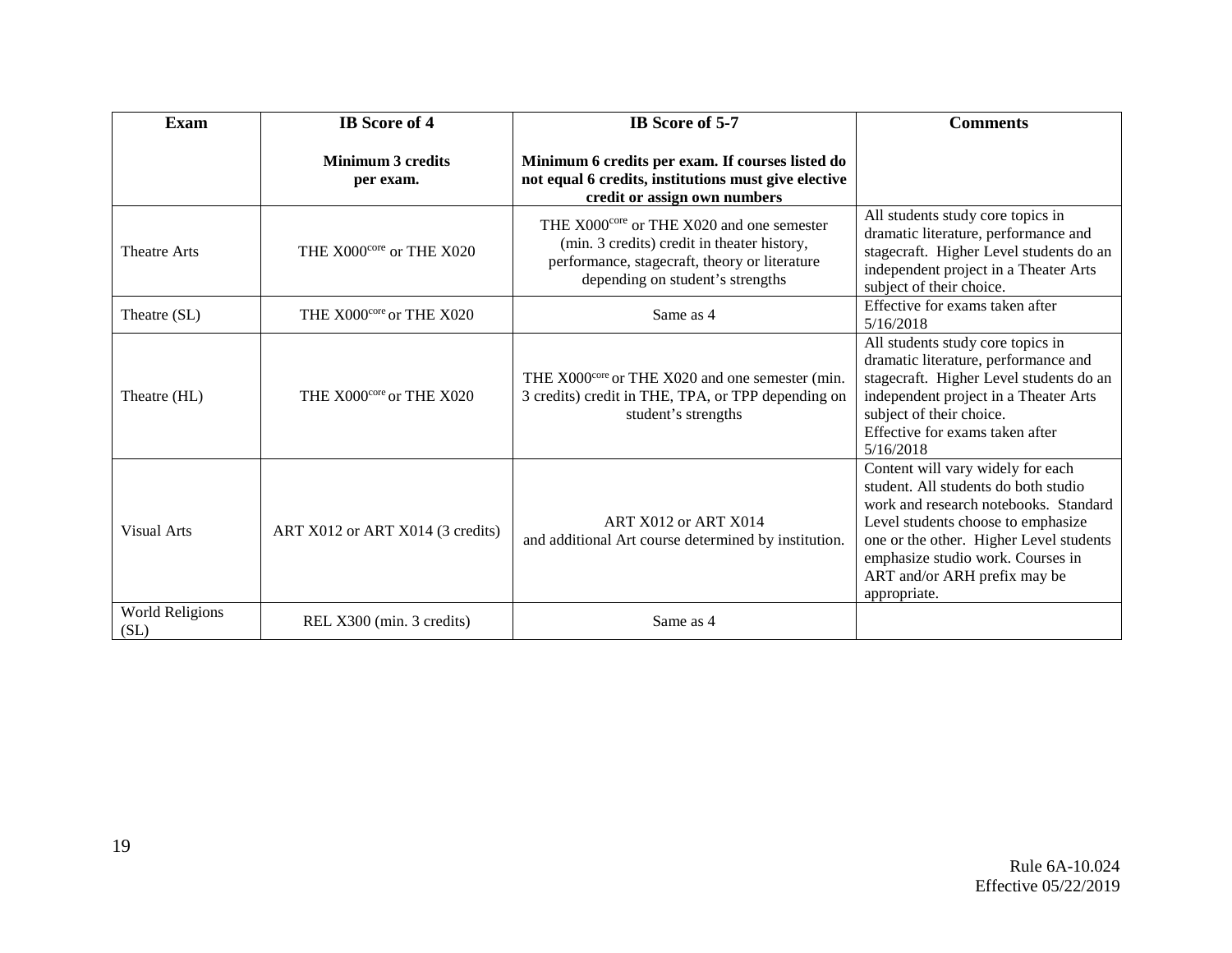## **DSST EXAMINATION PROGRAM**

The DSST exams, unlike Advanced Placement, are not built around curriculum, but rather are designed to test students' knowledge on a variety of college-level subjects, regardless of where they may have learned the material. Exams are developed by committees of college faculty. More information about DSSTs, including descriptions of test content and sample examination questions, is available at [http://www.getcollegecredit.com/.](http://www.getcollegecredit.com/)

| <b>Exam</b>                            | <b>Suggested Course Number</b>               | <b>Passing</b> | <b>Passing Score</b>      | <b>Comments</b>                           |
|----------------------------------------|----------------------------------------------|----------------|---------------------------|-------------------------------------------|
|                                        | (3 credits per exam)                         | <b>Score</b>   | <b>2008 Revised Exams</b> |                                           |
| A History of the Vietnam War           | AMH X059                                     | 44             | 400                       |                                           |
| Art of the Western World               | ARH X000core or ARH X010                     | 48             | 400                       |                                           |
| Astronomy                              | AST X002core                                 | 48             | 400                       |                                           |
| <b>Business Ethics and Society</b>     | <b>GEB X441</b>                              | 400            | 400                       |                                           |
| <b>Business Law II</b>                 | <b>BUL X242</b>                              | 44             |                           | Discontinued                              |
|                                        |                                              |                |                           | 12/31/2014                                |
| <b>Business Math</b>                   | QMB X001                                     | 48             | 400                       |                                           |
| Computing and Information Technology   | CGS X000 or CGS X060                         | 45             | 400                       |                                           |
| Criminal Justice                       | CCJ X000 or CCJ X020                         | 49             | 400                       |                                           |
| Drug and Alcohol Abuse                 | No course or credit recommendation           | 49             |                           | 2008: See                                 |
|                                        |                                              |                |                           | Substance Abuse                           |
| <b>Environment and Humanity</b>        | EVR X017 or ISC X003 or ISC X143 or ISC X147 | 46             | 400                       |                                           |
| <b>Environmental Science (Formerly</b> | EVR X002 or ISC X003                         | 400            | N/A                       | <b>Effective</b> for<br>exams taken after |
| <b>Environment and Humanity)</b>       |                                              |                |                           | 5/16/2018                                 |
| Ethics in America                      | <b>PHI X630</b>                              | 46             | 400                       |                                           |
| Foundations of Education               | <b>EDF X002</b>                              | 46             | 400                       |                                           |
| Fundamentals of College Algebra        | MAT X033                                     | 47             | 400                       |                                           |
|                                        |                                              |                |                           | <b>Effective</b> for                      |
| Fundamentals of College Algebra        | MAC X105core                                 |                | 400                       | exams taken after                         |
|                                        |                                              |                |                           | 5/16/2018                                 |
| Fundamentals of Counseling             | <b>PCO X202</b>                              | 45             | 400                       |                                           |
| Fundamentals of Cyber Security         | CIS X350 or CIS X354                         |                | 400                       |                                           |
| <b>General Anthropology</b>            | ANT X000core                                 | 47             | 400                       |                                           |
| Here's to Your Health                  | HSC X100 or HSC X101                         | 48             | 400                       |                                           |
| History of the Soviet Union            | <b>EUH X066</b>                              | 45             | 400                       |                                           |
| Human Resources Management             | <b>MAN X300</b>                              | 46             | 400                       |                                           |
| Human/Cultural Geography               | <b>GEO X400</b>                              | 48             | 400                       |                                           |
| <b>Introduction to Business</b>        | GEB X001 or GEB X011                         | 46             | 400                       |                                           |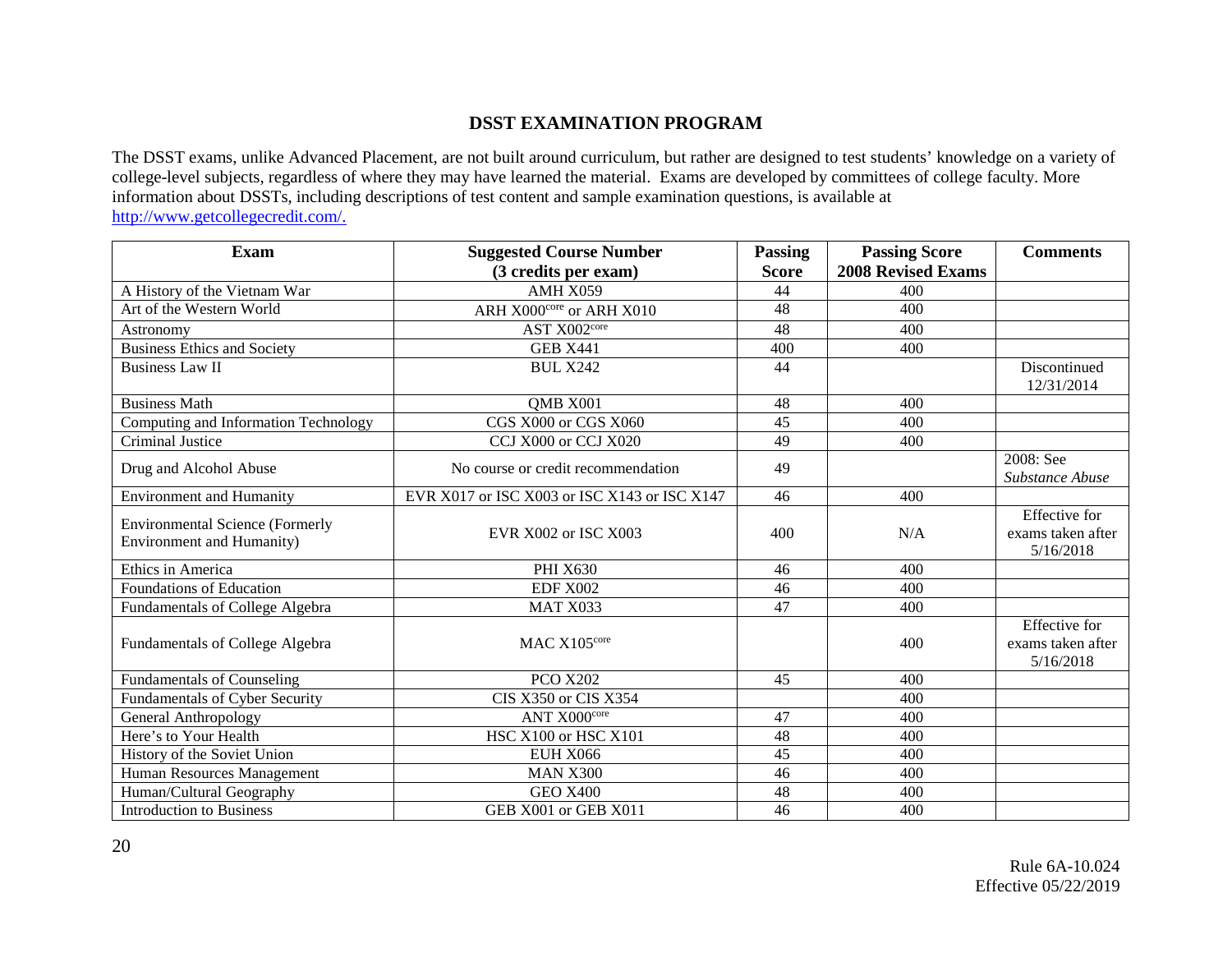| <b>Exam</b>                            | <b>Suggested Course Number</b>     | <b>Passing</b> | <b>Passing Score</b>      | <b>Comments</b>            |
|----------------------------------------|------------------------------------|----------------|---------------------------|----------------------------|
|                                        | (3 credits per exam)               | <b>Score</b>   | <b>2008 Revised Exams</b> |                            |
| <b>Introduction to Law Enforcement</b> | CCJ X100 or CJE X000               | 45             | 400                       |                            |
| Introduction to the Modern Middle East | ASH X044                           | 47             |                           | Discontinued<br>12/31/2014 |
| Introduction to World Religions        | <b>REL X300</b>                    | 48             | 400                       |                            |
| Lifespan Developmental Psychology      | DEP X004                           | 46             | 400                       |                            |
| Math for Liberal Arts                  | MGF X106core                       |                | 400                       |                            |
| Management Information Systems         | ISM X000 or ISM X004               | 46             | 400                       |                            |
| Money and Banking                      | <b>BAN X501</b>                    | 48             | 400                       |                            |
| Organizational Behavior                | <b>INP X002</b>                    | 48             | 400                       |                            |
| Personal Finance                       | <b>FIN X100</b>                    | 46             | 400                       |                            |
| <b>Physical Geology</b>                | GLY X000                           | 46             |                           | Discontinued<br>12/31/2014 |
| Principles of Advanced English         | ENC X101core                       |                | 400                       |                            |
| Principles of Finance                  | <b>FIN X000</b>                    | 46             | 400                       |                            |
| Principles of Financial Accounting     | ACG X001                           | 47             |                           | Discontinued<br>12/31/2014 |
| Principles of Physical Science I       | PSC X121 or PSC X341               | 47             | 400                       |                            |
| Principles of Public Speaking          | <b>SPC X600</b>                    | 47             | 400                       |                            |
| Principles of Statistics               | STA X014                           | 48             | 400                       |                            |
| Principles of Supervision              | MAN X124 or MNA X345               | 46             | 400                       |                            |
| <b>Substance Abuse</b>                 | HSC X140 or HSC X150               | 49             | 400                       |                            |
| <b>Technical Writing</b>               | <b>ENC X210</b>                    | 46             | 400                       |                            |
| The Civil War and Reconstruction       | AMH X056                           | 47             | 400                       |                            |
| Western Europe Since 1945              | No course or credit recommendation | 45             |                           | Discontinued<br>12/31/2014 |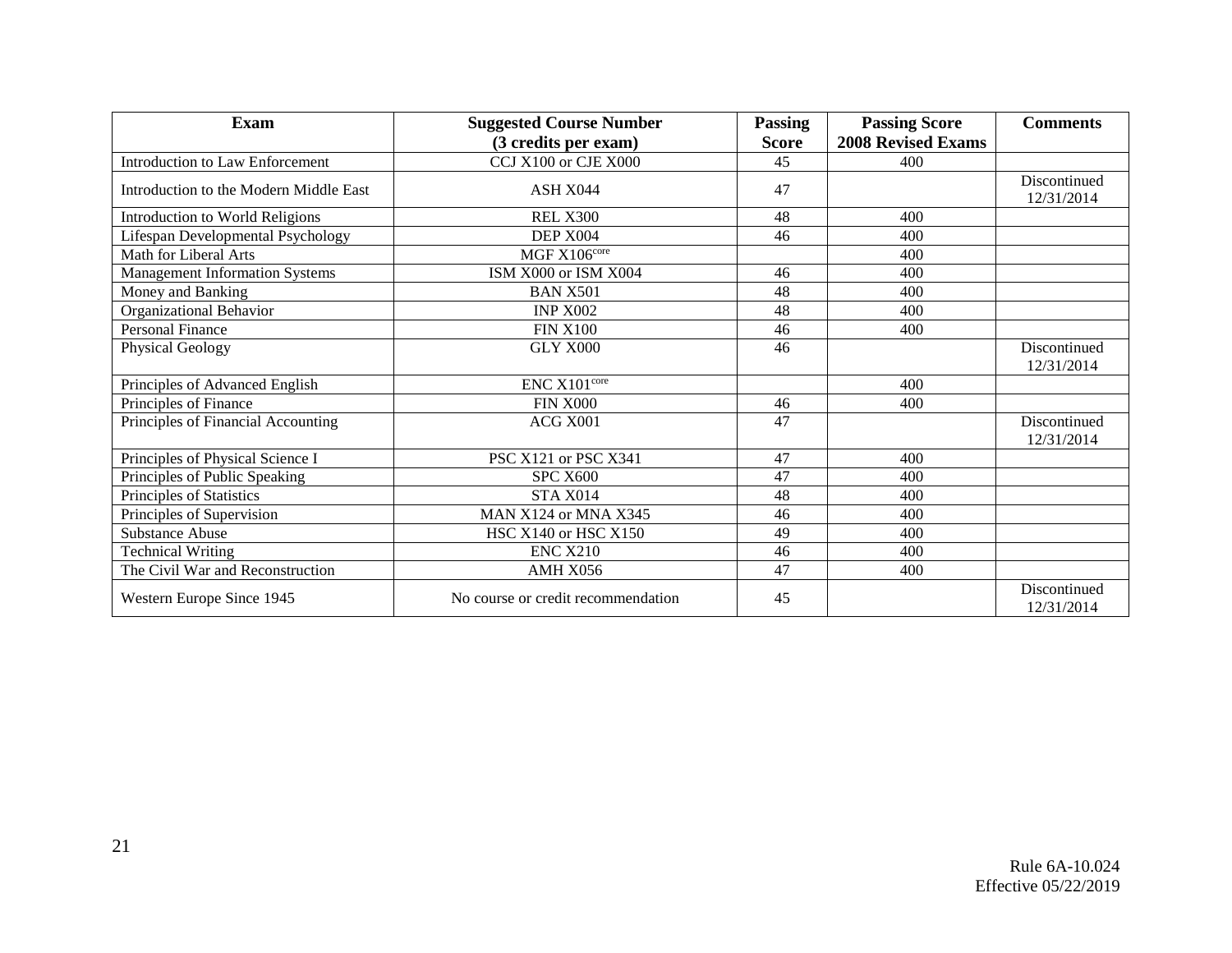#### **UEXCEL EXAMINATIONS**

UExcel Examinations; Excelsior College Examinations (formerly known as Regents College Exams or the Proficiency Examination Program), are developed by Excelsior College using national committees of faculty consultants and national studies to assess how well the tests measure the performance of students in actual college courses. UExcel (Excelsior College) Examinations are approved by the American Council on Education and Excelsior College itself is accredited by the Middle States Association of Colleges and Schools (MSACS). More detailed information about Excelsior College Examinations can be found on-line at [https://www.excelsior.edu/exams/uexcel-home.](https://www.excelsior.edu/exams/uexcel-home)

| <b>Exam</b>                        | <b>Suggested Course Number</b>       | <b>Passing Score</b> | <b>Comments</b>                               |
|------------------------------------|--------------------------------------|----------------------|-----------------------------------------------|
|                                    | (3 credits per exam)                 |                      |                                               |
| Abnormal Psychology                | <b>CLP X140</b>                      | $\mathsf{C}$         |                                               |
| Calculus                           | MAC $X311^{\text{core}}$ (4 credits) | $\overline{C}$       |                                               |
| College Writing                    | ENC X101 <sup>core</sup>             | $\overline{C}$       |                                               |
| <b>Contemporary Mathematics</b>    | MGF X106 <sup>core</sup>             | $\mathcal{C}$        |                                               |
| Earth Science                      | ESC X000 <sup>core</sup> or GLY X000 | $\mathcal{C}$        |                                               |
| Earth Science                      | ESC X000core                         | $\mathbf C$          | Effective for exams taken<br>after 5/16/2018  |
| <b>English Composition</b>         | $ENC X101core$ or $ENC X102$         | $\mathsf{C}$         |                                               |
| Ethics: Theory and Practice        | <b>PHI X630</b>                      | $\mathsf{C}$         |                                               |
| General Chemistry I                | CHM X020core                         | $\overline{C}$       | No lab credit                                 |
| Foundations of Gerontology         | GEY X000                             | C                    |                                               |
| Human Resources Management         | <b>MAN X300</b>                      | C                    |                                               |
| Introduction to Macroeconomics     | ECO X013 <sup>core</sup>             | C                    |                                               |
| Introduction to Music              | <b>MUH X011</b>                      | $\mathsf{C}$         |                                               |
| Introduction to Music              | MUL X010core                         | $\mathcal{C}$        | Effective for exams taken<br>after XX/XX/2019 |
| Introduction to Philosophy         | PHI X010core                         | $\mathcal{C}$        |                                               |
| Introduction to Sociology          | SYG X000core                         | $\mathbf C$          |                                               |
| Juvenile Delinquency               | <b>CCJ X500</b>                      | $\mathsf{C}$         |                                               |
| <b>Labor Relations</b>             | <b>MAN X400</b>                      | $\mathsf{C}$         |                                               |
| Life Span Developmental Psychology | DEP X004                             | $\mathsf{C}$         |                                               |
| Managerial Accounting              | ACG X071                             | C                    |                                               |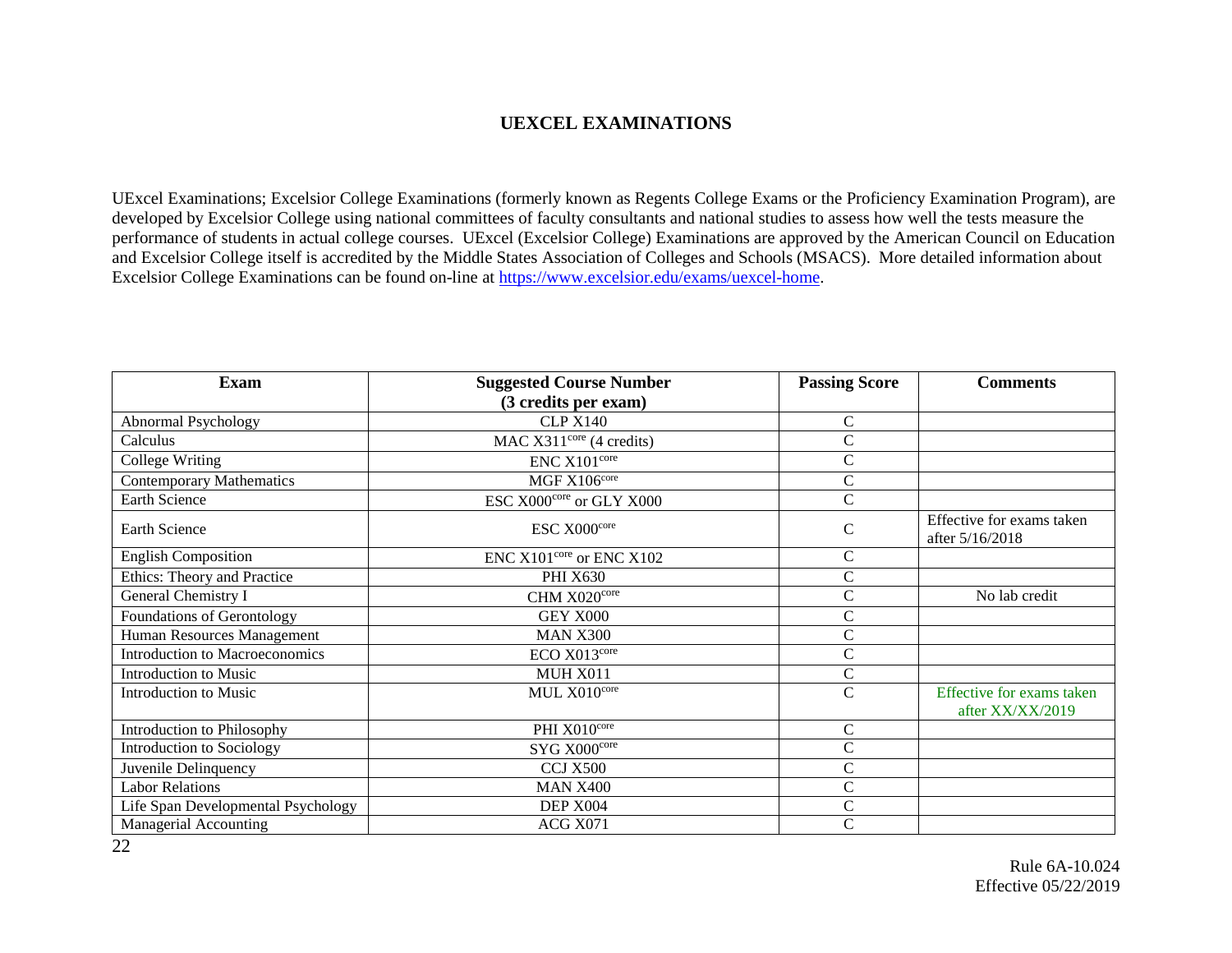| Exam                              | <b>Suggested Course Number</b>                                                       | <b>Passing Score</b> | <b>Comments</b> |
|-----------------------------------|--------------------------------------------------------------------------------------|----------------------|-----------------|
|                                   | (3 credits per exam)                                                                 |                      |                 |
| Microbiology                      | MCB X000 (lecture only)                                                              |                      |                 |
| Physics                           | $PHY X020^{\text{core}}$                                                             |                      | No lab credit   |
| Precalculus Algebra               | MAC X105core                                                                         |                      |                 |
| Principles of Marketing           | <b>MAR X011</b>                                                                      |                      |                 |
| Psychology of Adulthood and Aging | DEP X401 or DEP X402                                                                 |                      |                 |
| Spanish Language                  | One semester of language credit at Elementary Language I<br>level (min of 4 credits) | ⌒                    |                 |
| <b>Statistics</b>                 | STA X023core                                                                         |                      |                 |
| Weather & Climate                 | MET X010                                                                             |                      |                 |
| Workplace Communication with      | OST X335                                                                             |                      |                 |
| Computers                         |                                                                                      |                      |                 |
| World Conflicts since 1900        | <b>WOH X040</b>                                                                      |                      |                 |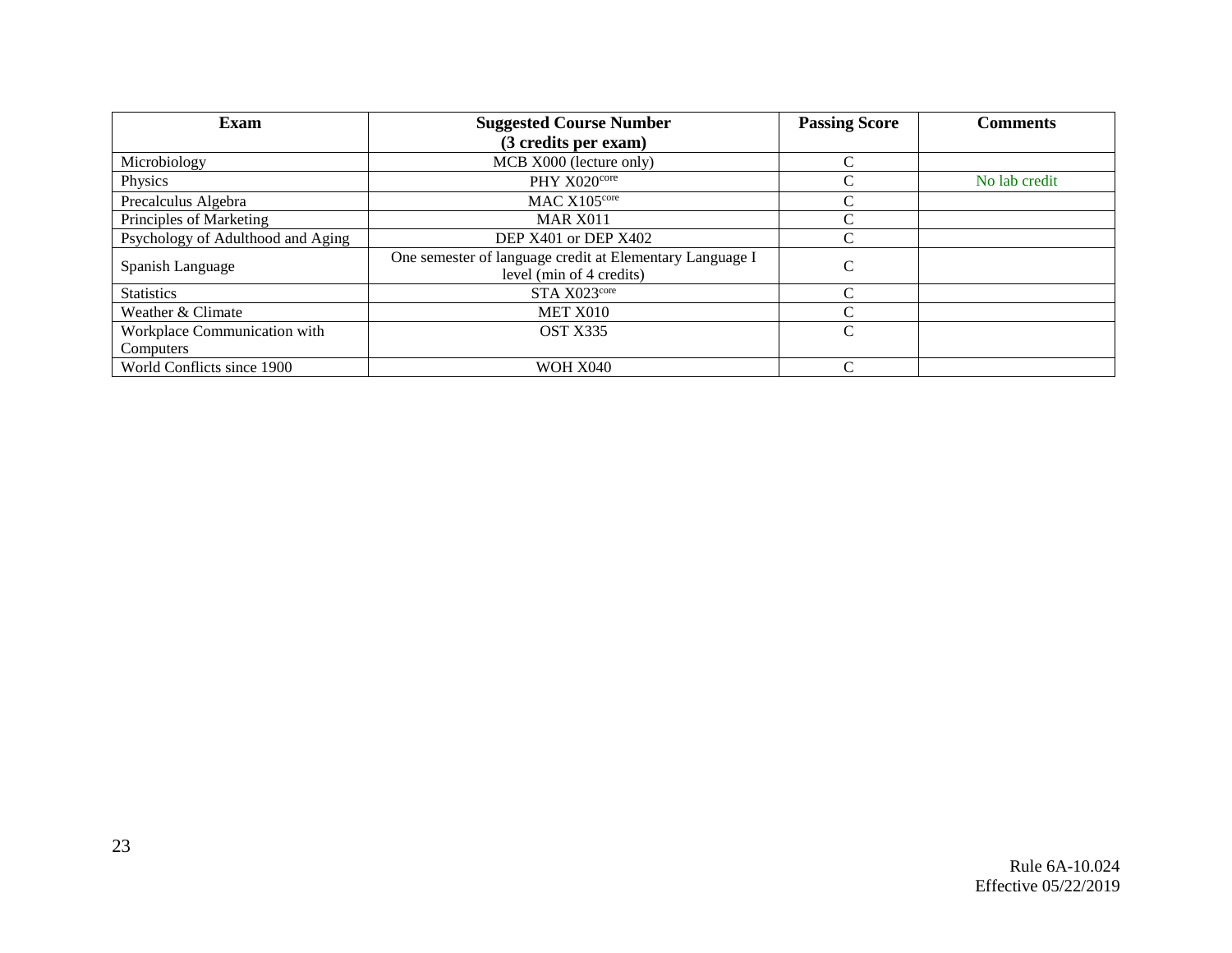### **Defense Language Proficiency Test (DLPT)**

As part of th[e Army Training and Doctrine Command,](http://www.tradoc.army.mil/) the Defense Language Institute Foreign Language Center provides resident instruction at the Presidio of Monterey i[n two dozen languages,](http://www.dliflc.edu/about/languages-at-dliflc/) five days a week, seven hours per day, with two to three hours of homework each night. Courses last from 26 to 64 weeks, depending on the difficulty of the language. DLIFLC is a multi-service school for active and reserve components, foreign military students, and civilian personnel working in the federal government and various law enforcement agencies. To attend DLIFLC one must be a member of the Armed Forces or be sponsored by a government agency. DLIFLC students are taught by approximately [1,800 highly](http://www.dliflc.edu/administration/employment/)  [educated instructors,](http://www.dliflc.edu/administration/employment/) 98 percent of whom are native speakers of the languages they teach. Aside from classroom instruction, faculty also write course materials, design tests called the [Defense Language Proficiency Test,](http://www.dliflc.edu/resources/dlpt-guides/) and conduct research and analysis.

| Exam              | Passing Score 3-3+          | <b>Passing Score 4-5</b>                                              | <b>Comments</b> |
|-------------------|-----------------------------|-----------------------------------------------------------------------|-----------------|
| Albanian          | Two semesters of elementary | Two semesters of elementary language and one semester of intermediate |                 |
|                   | language (min. 6 credits)   | language (min. 9 credits)                                             |                 |
| Arabic (Algerian) | Two semesters of elementary | Two semesters of elementary language and one semester of intermediate |                 |
|                   | language (min. 6 credits)   | language (min. 9 credits)                                             |                 |
| Arabic (MSA)      | Two semesters of elementary | Two semesters of elementary language and one semester of intermediate |                 |
|                   | language (min. 6 credits)   | language (min. 9 credits)                                             |                 |
| Arabic (Saudi)    | Two semesters of elementary | Two semesters of elementary language and one semester of intermediate |                 |
|                   | language (min. 6 credits)   | language (min. 9 credits)                                             |                 |
| Arabic            | Two semesters of elementary | Two semesters of elementary language and one semester of intermediate |                 |
| (Sudanese)        | language (min. 6 credits)   | language (min. 9 credits)                                             |                 |
| Arabic (Yemeni)   | Two semesters of elementary | Two semesters of elementary language and one semester of intermediate |                 |
|                   | language (min. 6 credits)   | language (min. 9 credits)                                             |                 |
| Azerbaijani       | Two semesters of elementary | Two semesters of elementary language and one semester of intermediate |                 |
|                   | language (min. 6 credits)   | language (min. 9 credits)                                             |                 |
| Cantonese         | Two semesters of elementary | Two semesters of elementary language and one semester of intermediate |                 |
|                   | language (min. 6 credits)   | language (min. 9 credits)                                             |                 |
| Cebuano           | Two semesters of elementary | Two semesters of elementary language and one semester of intermediate |                 |
|                   | language (min. 6 credits)   | language (min. 9 credits)                                             |                 |
| Chavacano         | Two semesters of elementary | Two semesters of elementary language and one semester of intermediate |                 |
|                   | language (min. 6 credits)   | language (min. 9 credits)                                             |                 |
| Chinese           | Two semesters of elementary | Two semesters of elementary language and one semester of intermediate |                 |
| Mandarin          | language (min. 6 credits)   | language (min. 9 credits)                                             |                 |
| Dari-Afghan       | Two semesters of elementary | Two semesters of elementary language and one semester of intermediate |                 |
|                   | language (min. 6 credits)   | language (min. 9 credits)                                             |                 |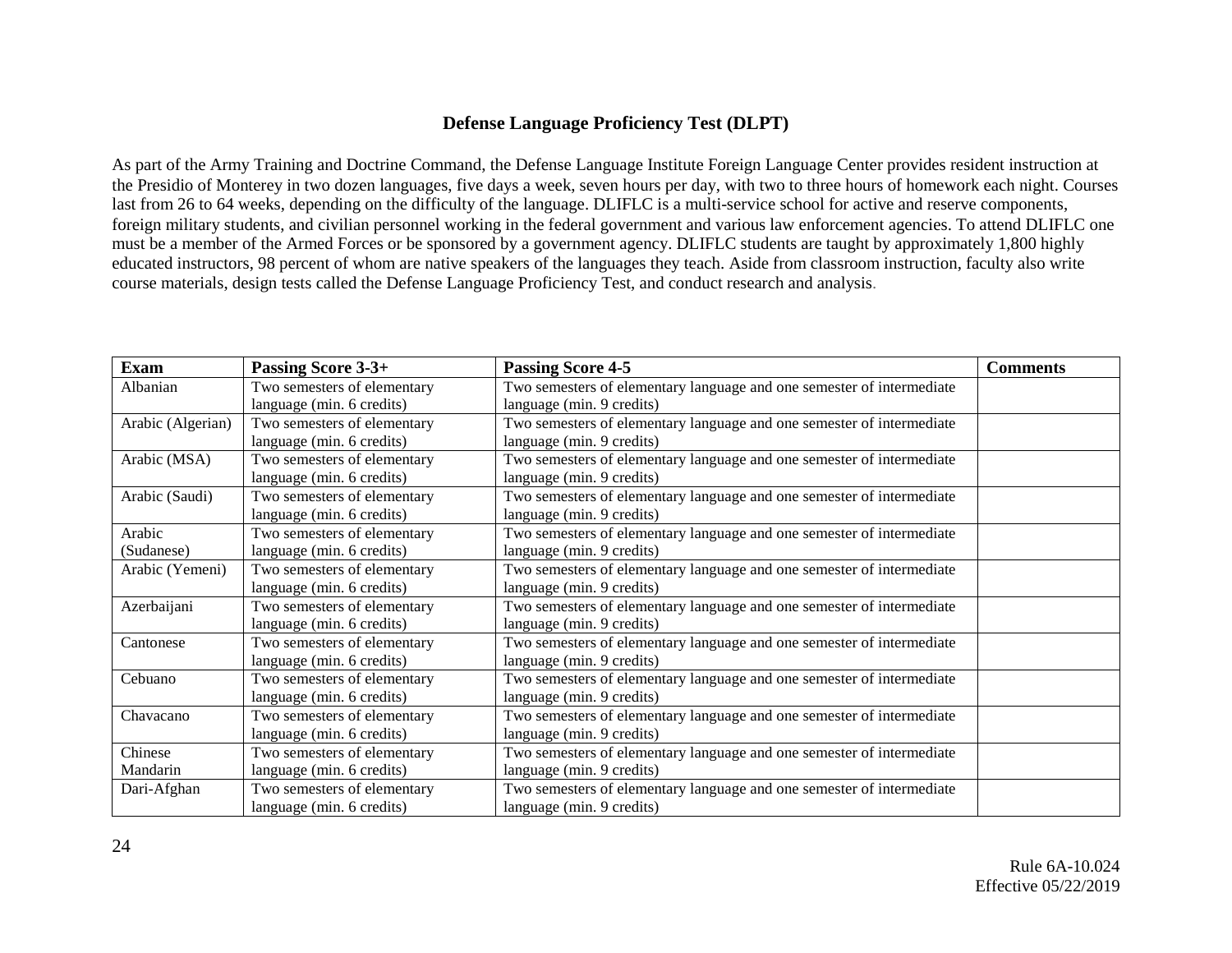| French           | Two semesters of elementary          | Two semesters of elementary language and one semester of intermediate |  |
|------------------|--------------------------------------|-----------------------------------------------------------------------|--|
|                  | language (min. 6 credits)            | language (min. 9 credits)                                             |  |
| German           | Two semesters of elementary          | Two semesters of elementary language and one semester of intermediate |  |
|                  | language (min. 6 credits)            | language (min. 9 credits)                                             |  |
| Greek            | Two semesters of elementary          | Two semesters of elementary language and one semester of intermediate |  |
|                  | language (min. 6 credits)            | language (min. 9 credits)                                             |  |
| Haitian Creole   | Two semesters of elementary          | Two semesters of elementary language and one semester of intermediate |  |
|                  | language (min. 6 credits)            | language (min. 9 credits)                                             |  |
| Hebrew           | Two semesters of elementary          | Two semesters of elementary language and one semester of intermediate |  |
|                  | language (min. 6 credits)            | language (min. 9 credits)                                             |  |
| Hindi            | Two semesters of elementary          | Two semesters of elementary language and one semester of intermediate |  |
|                  | language (min. 6 credits)            | language (min. 9 credits)                                             |  |
| Indonesian       | Two semesters of elementary          | Two semesters of elementary language and one semester of intermediate |  |
|                  | language (min. 6 credits)            | language (min. 9 credits)                                             |  |
| Japanese         | Two semesters of elementary          | Two semesters of elementary language and one semester of intermediate |  |
|                  | language (min. 6 credits)            | language (min. 9 credits)                                             |  |
| Korean           | Two semesters of elementary          | Two semesters of elementary language and one semester of intermediate |  |
|                  | language (min. 6 credits)            | language (min. 9 credits)                                             |  |
| Kurdish (Sorani) | Two semesters of elementary          | Two semesters of elementary language and one semester of intermediate |  |
|                  | language (min. 6 credits)            | language (min. 9 credits)                                             |  |
| Norwegian        | Two semesters of elementary          | Two semesters of elementary language and one semester of intermediate |  |
|                  | language (min. 6 credits)            | language (min. 9 credits)                                             |  |
| Pashto-Afghan    | Two semesters of elementary          | Two semesters of elementary language and one semester of intermediate |  |
|                  | language (min. 6 credits)            | language (min. 9 credits)                                             |  |
| Persian          | Two semesters of elementary          | Two semesters of elementary language and one semester of intermediate |  |
| (Farsi/Urdu)     | language (min. 6 credits)            | language (min. 9 credits)                                             |  |
| Portuguese       | Two semesters of elementary          | Two semesters of elementary language and one semester of intermediate |  |
|                  | language (min. 6 credits)            | language (min. 9 credits)                                             |  |
| Punjabi          | Two semesters of elementary          | Two semesters of elementary language and one semester of intermediate |  |
|                  | language (min. 6 credits)            | language (min. 9 credits)                                             |  |
| Russian          | One semester elementary and one      | Two semesters of elementary language and one semester of intermediate |  |
|                  | semester intermediate language (min. | language (min. 9 credits)                                             |  |
|                  | 6 credits)                           |                                                                       |  |
|                  |                                      |                                                                       |  |
| Serbian/Croatian | Two semesters of elementary          | Two semesters of elementary language and one semester of intermediate |  |
|                  | language (min. 6 credits)            | language (min. 9 credits)                                             |  |
| Somali           | Two semesters of elementary          | Two semesters of elementary language and one semester of intermediate |  |
|                  | language (min. 6 credits)            | language (min. 9 credits)                                             |  |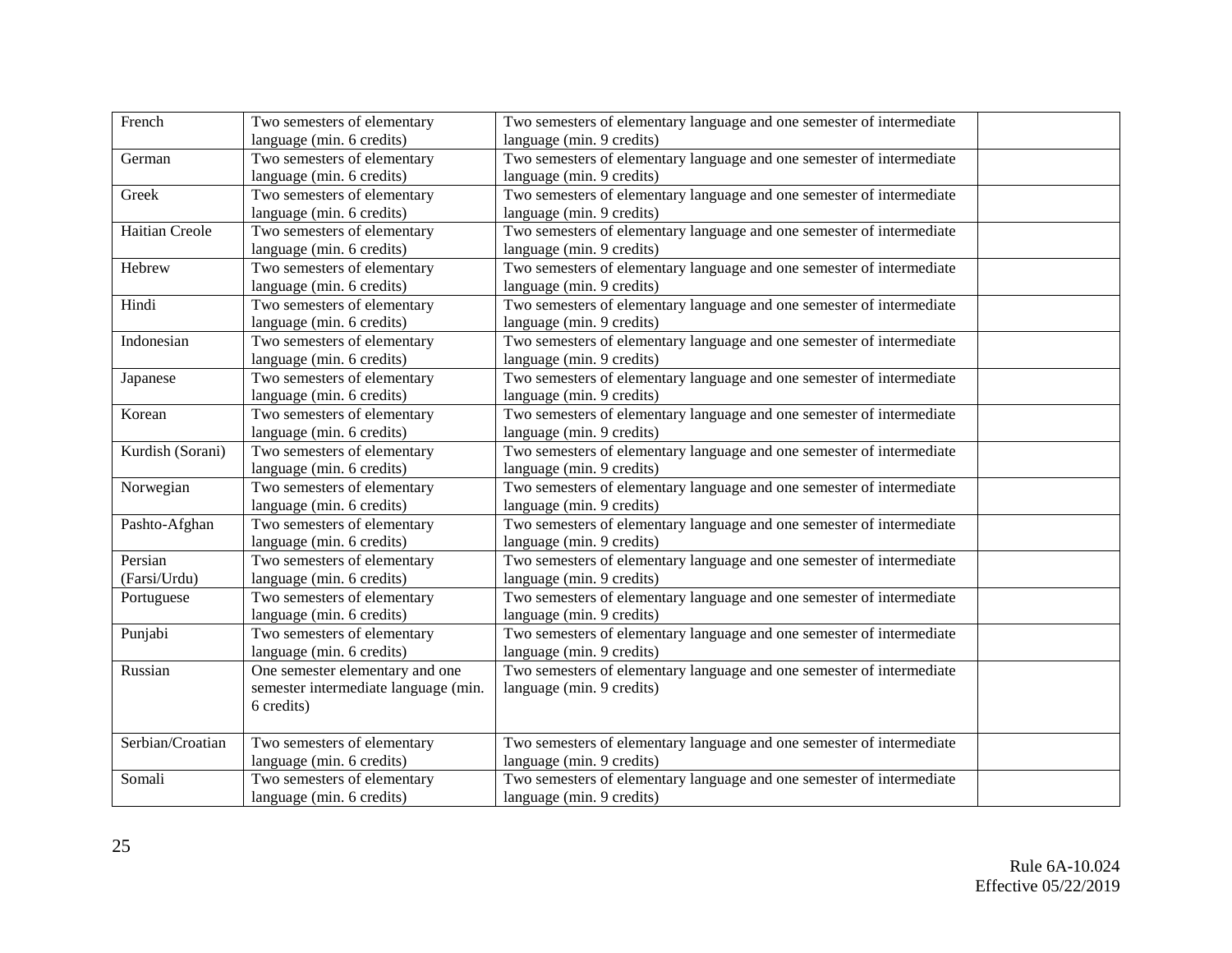| Spanish    | Two semesters of elementary | Two semesters of elementary language and one semester of intermediate |
|------------|-----------------------------|-----------------------------------------------------------------------|
|            | language (min. 6 credits)   | language (min. 9 credits)                                             |
| Swahili    | Two semesters of elementary | Two semesters of elementary language and one semester of intermediate |
|            | language (min. 6 credits)   | language (min. 9 credits)                                             |
| Tagalog    | Two semesters of elementary | Two semesters of elementary language and one semester of intermediate |
|            | language (min. 6 credits)   | language (min. 9 credits)                                             |
| Tausug     | Two semesters of elementary | Two semesters of elementary language and one semester of intermediate |
|            | language (min. 6 credits)   | language (min. 9 credits)                                             |
| Turkish    | Two semesters of elementary | Two semesters of elementary language and one semester of intermediate |
|            | language (min. 6 credits)   | language (min. 9 credits)                                             |
| Urdu       | Two semesters of elementary | Two semesters of elementary language and one semester of intermediate |
|            | language (min. 6 credits)   | language (min. 9 credits)                                             |
| Uzbek      | Two semesters of elementary | Two semesters of elementary language and one semester of intermediate |
|            | language (min. 6 credits)   | language (min. 9 credits)                                             |
| Vietnamese | Two semesters of elementary | Two semesters of elementary language and one semester of intermediate |
|            | language (min. 6 credits)   | language (min. 9 credits)                                             |
| Yoruba     | Two semesters of elementary | Two semesters of elementary language and one semester of intermediate |
|            | language (min. 6 credits)   | language (min. 9 credits)                                             |